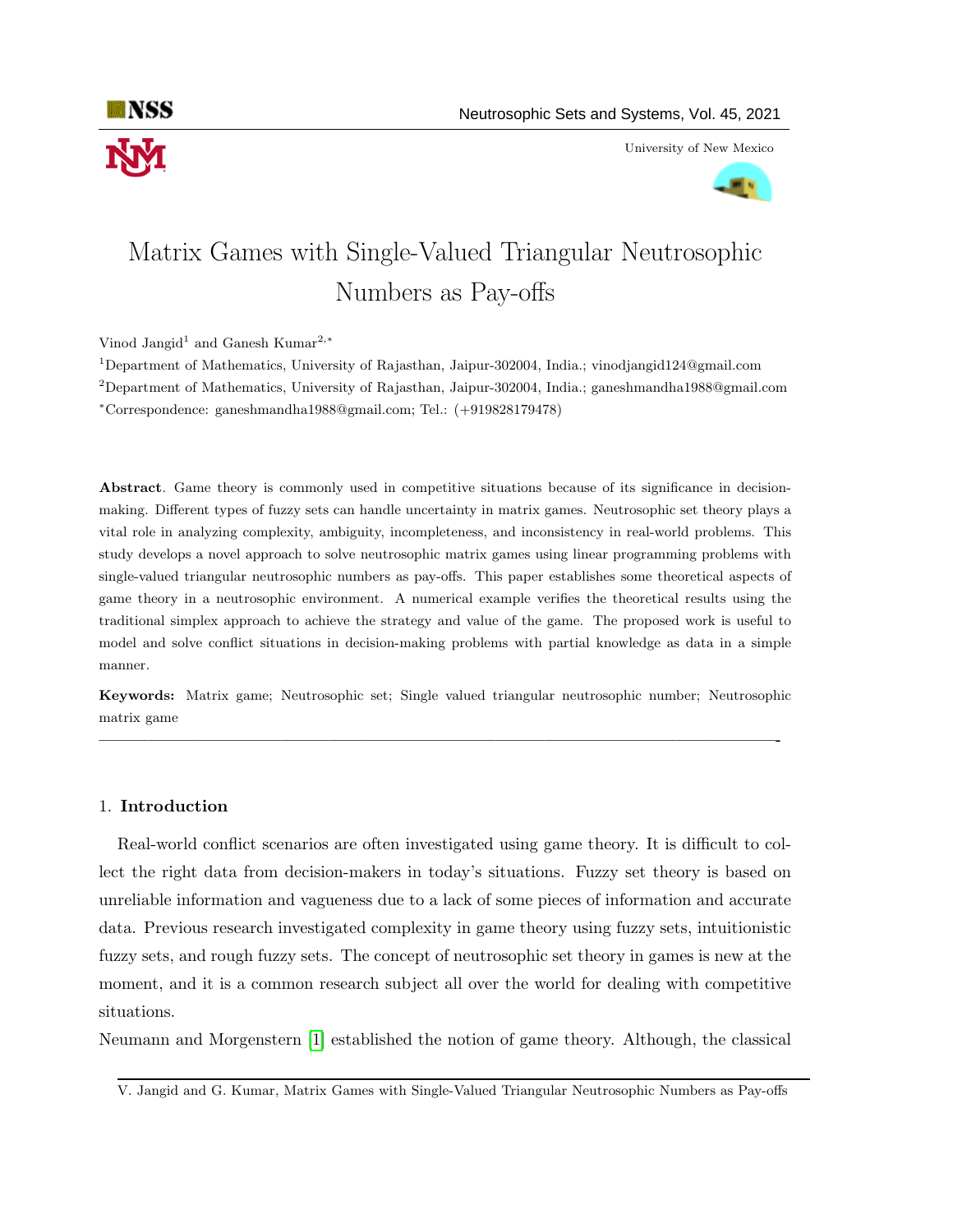game theory has exact data and factual information about the players. In uncertain situations, the notion of the fuzzy set theory proposed by Zadeh [\[2\]](#page-18-1) is applied to many fields. Campus [\[5\]](#page-18-2) introduced a model based on a linear programming approach to interpreting fuzzy matrix games. Sakawa and Nishizaki [\[6,](#page-18-3) [10\]](#page-18-4) investigated max-min solution methods for multiobjective conflict resolution problems. Bector et al. [\[11,](#page-18-5)[12\]](#page-18-6) determined the matrix games with fuzzy goals and fuzzy payoffs. The concept of dual linear programming approach employed by Vijay et al. [\[13\]](#page-18-7). Several researchers [\[14,](#page-18-8) [15,](#page-18-9) [25,](#page-19-0) [27,](#page-19-1) [37\]](#page-19-2) developed fuzzy matrix games. To determine the uncertainty about non-membership degrees Atanassov [\[4,](#page-18-10) [8\]](#page-18-11) inducted intuitionistic fuzzy set theory. Further, intuitionistic fuzzy concept applied by [\[16–](#page-18-12)[19,](#page-18-13) [21–](#page-18-14)[24,](#page-19-3) [26,](#page-19-4) [38\]](#page-19-5) to study game-theoretic models using linear programming approach. After that, Intuitionistic fuzzy sets were extended to interval-valued intuitionistic fuzzy sets and hesitant fuzzy sets. Kumar and Garg [\[28\]](#page-19-6) suggested the TOPSIS method under interval-valued intuitionistic fuzzy environment. Xue et al. [\[45\]](#page-20-1) applied the Ambika method to determine the matrix games with hesitant fuzzy knowledge and investigated the counter-terrorism problem. A methodology based on the linear programming approach was applied to solve the matrix games with triangular dual hesitant fuzzy numbers as payoffs by Yang and Song [\[39\]](#page-19-7).

The intuitionistic fuzzy sets can not successfully deal in the circumstances of good, unacceptable, and uncertain decision-making problems. Therefore a novel theory was necessary. Smarandache [\[7,](#page-18-15) [9\]](#page-18-16) filled the gap and introduced the concept of neutrosophic set theory, which deals with incomplete, inconsistent, and indeterminate situations. Single valued neutrosophic sets as an extension of neutrosophic sets were presented by Wang et al. [\[20\]](#page-18-17). A de-neutrosophication idea for linear and non-linear generalized triangular neutrosophic numbers was performed by Chakraborty et al. [\[30\]](#page-19-8). The concept of neutrosophic set and number has been successfully applied by Abdel-basset et al. [\[31–](#page-19-9)[33\]](#page-19-10), and developed methods for sustainable supplier selection problems. [\[34](#page-19-11)[–36\]](#page-19-12) investigated decision making models based on neutrosophic sets. A similar study of neutrosophic sets and numbers was provided by Broumi et al. [\[29\]](#page-19-13). Khalil et al. [\[40\]](#page-19-14) suggested a new idea for the single-valued neutrosophic fuzzy soft set. Neutrosophic soft, rough topology and its applications to multicriteria decision-making problems were proposed by Riaz et al. [\[41\]](#page-19-15). Based on the neutrosophic fuzzy approach, an economical production quantity model was suggested by De et al. [\[42\]](#page-19-16) for imperfect production processes under game. Du et al. [\[44\]](#page-20-2) in neutrosophic Z-numbers conditions investigated a multicriteria decision-making approach. In contemporary situations to handle the conflicting political circumstances, a neutrosophic model for non-cooperative games was inducted by Arias et al. [\[43\]](#page-20-3) using single-valued triangular neutrosophic numbers. Bhaumik et al. [\[46\]](#page-20-4) introduced a new ranking approach to solve bi-matrix games based on  $(\alpha, \beta, \gamma)$  -cut set of a single-valued triangular neutrosophic number.

V. Jangid and G. Kumar, Matrix Games with Single-Valued Triangular Neutrosophic Numbers as Pay-offs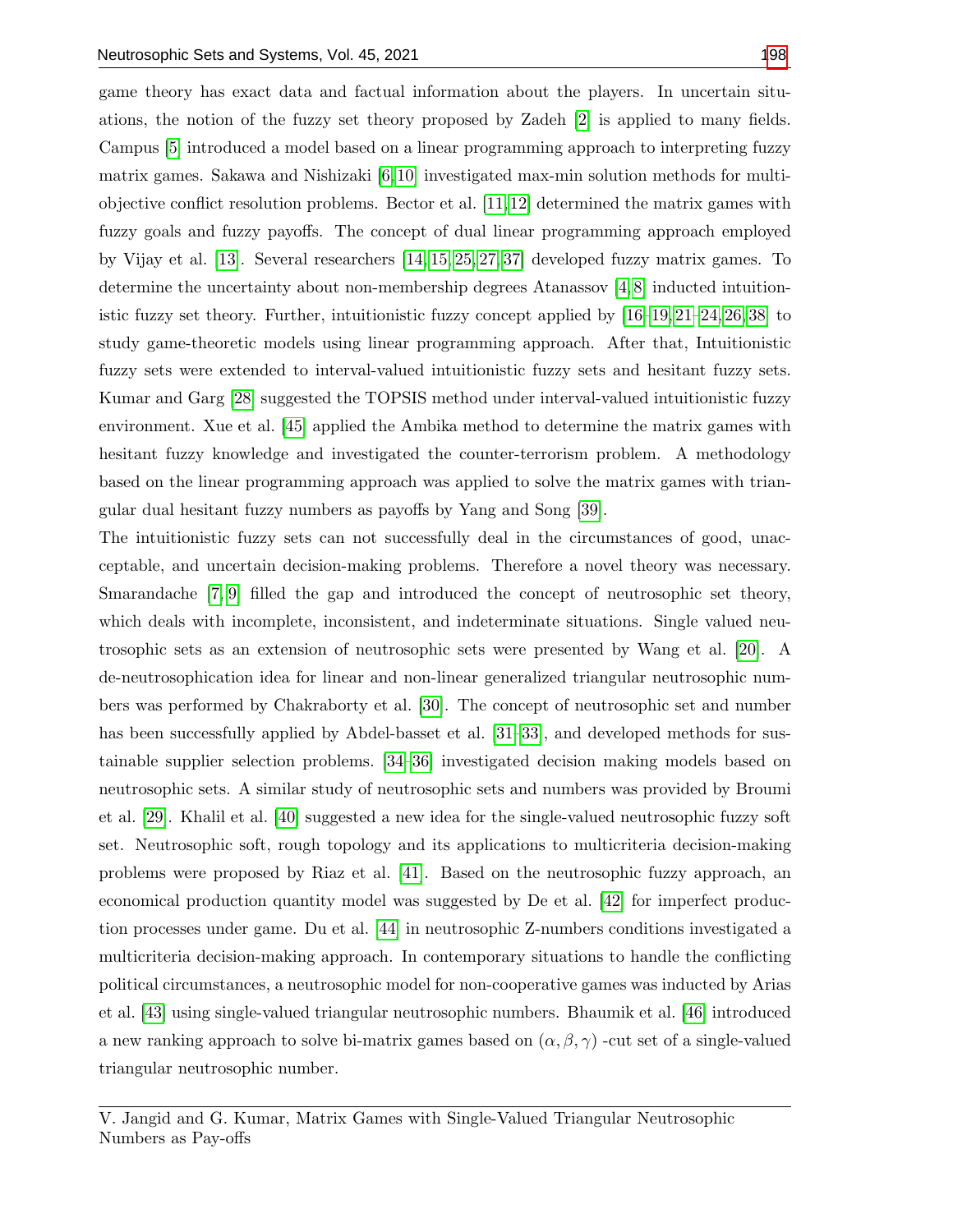Game theory is widely used in competitive scenarios due to its importance in decision-making. In real-world problems, the concept of neutrosophic set theory is useful for analyzing complexity, uncertainty, incompleteness, and inconsistency. In matrix games with single-valued triangular neutrosophic numbers as pay-offs, we developed a novel approach focused on linear programming using de-neutrosophication as values and ambiguities. The standard simplex approach is used to accomplish the strategy and value of the game for the individual player by providing a numerical representation. The proposed work is capable of quickly resolving conflict situations in decision-making problems using partial information as data.

The main novelties of this work are pointed as:

- A new class of matrix game, namely neutrosophic matrix game, is defined under partial informative situations.
- A mathematical model of neutrosophic matrix game is developed.
- Values and ambiguities are derived for single-valued triangular neutrosophic numbers, and some new theorems are provided.
- The theoretical results are verified by a numerical example arising in conflict situations in decision-making problems with partial knowledge as data.

The research paper is designed as: Section 2 contains preliminaries and definitions. Values and ambiguities are determined in Section 3. Section 4 deals with value index and ambiguity index. Section 5 describes a mathematical model of a matrix game. A numerical example is demonstrated in Section 6. Section 7 concludes the results of the paper.

#### 2. Preliminaries and definitions

In this section we recall some basic definitions and notations which are useful throughout the paper.

**Definition 2.1.** Let  $X = \{X_1, X_2, X_3, \ldots, X_n\}$  be the universal set. A neutrosophic set A in the universal set X, is characterized by its truth membership function  $\mu_{\tilde{A}}$ , indeterminacy membership function  $\pi_{\tilde{A}}$  and falsity membership function  $\nu_{\tilde{A}}$  which associates with  $X_i \in X$  to a real number in the interval [0, 1] and defined as

$$
\tilde{A} = \{ \langle X_i, \mu_{\tilde{A}}(X_i), \pi_{\tilde{A}}(X_i), \nu_{\tilde{A}}(X_i) \rangle \, | X_i \in X \}. \tag{1}
$$

Definition 2.2. A single valued triangular neutrosophic number defined on the set of real numbers is a neutrosophic set, denoted by  $\tilde{A}^{TNN} = \langle (\xi, \eta, \zeta) ; \sigma, \rho, \tau \rangle$  whose truth membership,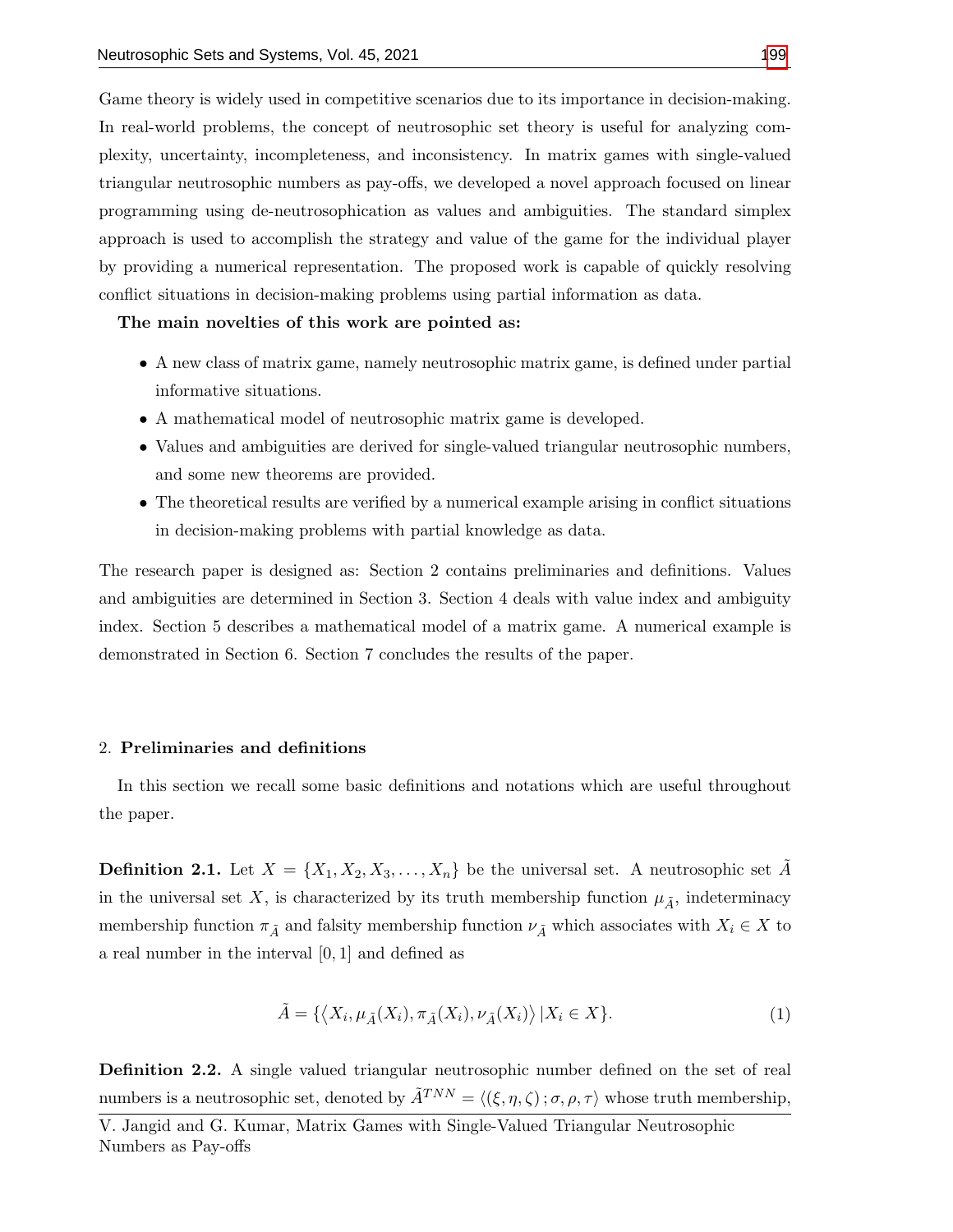indeterminacy membership and falsity membership functions respectively are given as follows:

$$
\mu_{\tilde{A}^{TNN}}(x) = \begin{cases}\n\frac{(x-\xi)\sigma}{(\eta-\xi)} & ; \xi \leq x \leq \eta \\
\sigma & ; x = \eta \\
\frac{(\zeta-x)\sigma}{(\zeta-\eta)} & ; \eta \leq x \leq \zeta \\
0 & ; otherwise\n\end{cases} \tag{2}
$$

$$
\pi_{\tilde{A}^{TNN}}(x) = \begin{cases}\n\frac{(\eta - x) + \rho(x - \xi)}{(\eta - \xi)} & ; \xi \le x \le \eta \\
\rho & ; x = \eta \\
\frac{(x - \eta) + \rho(\zeta - x)}{(\zeta - \eta)} & ; \eta \le x \le \zeta \\
1 & ; otherwise\n\end{cases} \tag{3}
$$

$$
\nu_{\tilde{A}^{TNN}}(x) = \begin{cases}\n\frac{(\eta - x) + \tau(x - \xi)}{(\eta - \xi)} & ; \xi \le x \le \eta \\
\tau & ; x = \eta \\
\frac{(x - \eta) + \tau(\zeta - x)}{(\zeta - \eta)} & ; \eta \le x \le \zeta \\
1 & ; otherwise\n\end{cases} \tag{4}
$$

where  $0 \le \sigma \le 1$ ,  $0 \le \rho \le 1$ ,  $0 \le \tau \le 1$  and  $0 \le \sigma + \rho + \tau \le 3$ .  $\sigma$  represents the maximum degree of truth membership,  $\rho$  represents the minimum degree of indeterminacy membership and  $\tau$  represents the minimum degree of falsity membership.

**Definition 2.3.** Let  $\tilde{A}^{TNN} = \langle (\xi_1, \eta_1, \zeta_1) ; \sigma_1, \rho_1, \tau_1 \rangle$  and  $\tilde{B}^{TNN} = \langle (\xi_2, \eta_2, \zeta_2) ; \sigma_2, \rho_2, \tau_2 \rangle$  be two single valued triangular neutrosophic numbers and  $\lambda$  be a real number, then some arithmetical operations are stipulated as follows:

• Addition

$$
\tilde{A}^{TNN} + \tilde{B}^{TNN} = \langle (\xi_1 + \xi_2, \eta_1 + \eta_2, \zeta_1 + \zeta_2) ; \min(\sigma_1, \sigma_2), \max(\rho_1, \rho_2), \max(\tau_1, \tau_2) \rangle. \tag{5}
$$

• Symmetric Image

$$
-\tilde{A}^{TNN} = \langle (-\zeta_1, -\eta_1, -\xi_1) \, ; \sigma_1, \rho_1, \tau_1 \rangle \,. \tag{6}
$$

• Subtraction

$$
\tilde{A}^{TNN} - \tilde{B}^{TNN} = \langle (\xi_1 - \zeta_2, \eta_1 - \eta_2, \zeta_1 - \xi_2) ; \min(\sigma_1, \sigma_2), \max(\rho_1, \rho_2), \max(\tau_1, \tau_2) \rangle. \tag{7}
$$

• Multiplication

$$
\tilde{A}^{TNN} \times \tilde{B}^{TNN} = \langle (\xi_1 \xi_2, \eta_1 \eta_2, \zeta_1 \zeta_2) ; \min(\sigma_1, \sigma_2), \max(\rho_1, \rho_2), \max(\tau_1, \tau_2) \rangle. \tag{8}
$$

• Scalar Product

$$
\lambda \tilde{A}^{TNN} = \begin{cases} \langle (\lambda \xi_1, \lambda \eta_1, \lambda \zeta_1) ; \sigma_1, \rho_1, \tau_1 \rangle & ; \lambda > 0 \\ \langle (\lambda \zeta_1, \lambda \eta_1, \lambda \xi_1) ; \sigma_1, \rho_1, \tau_1 \rangle & ; \lambda < 0 \end{cases}
$$
(9)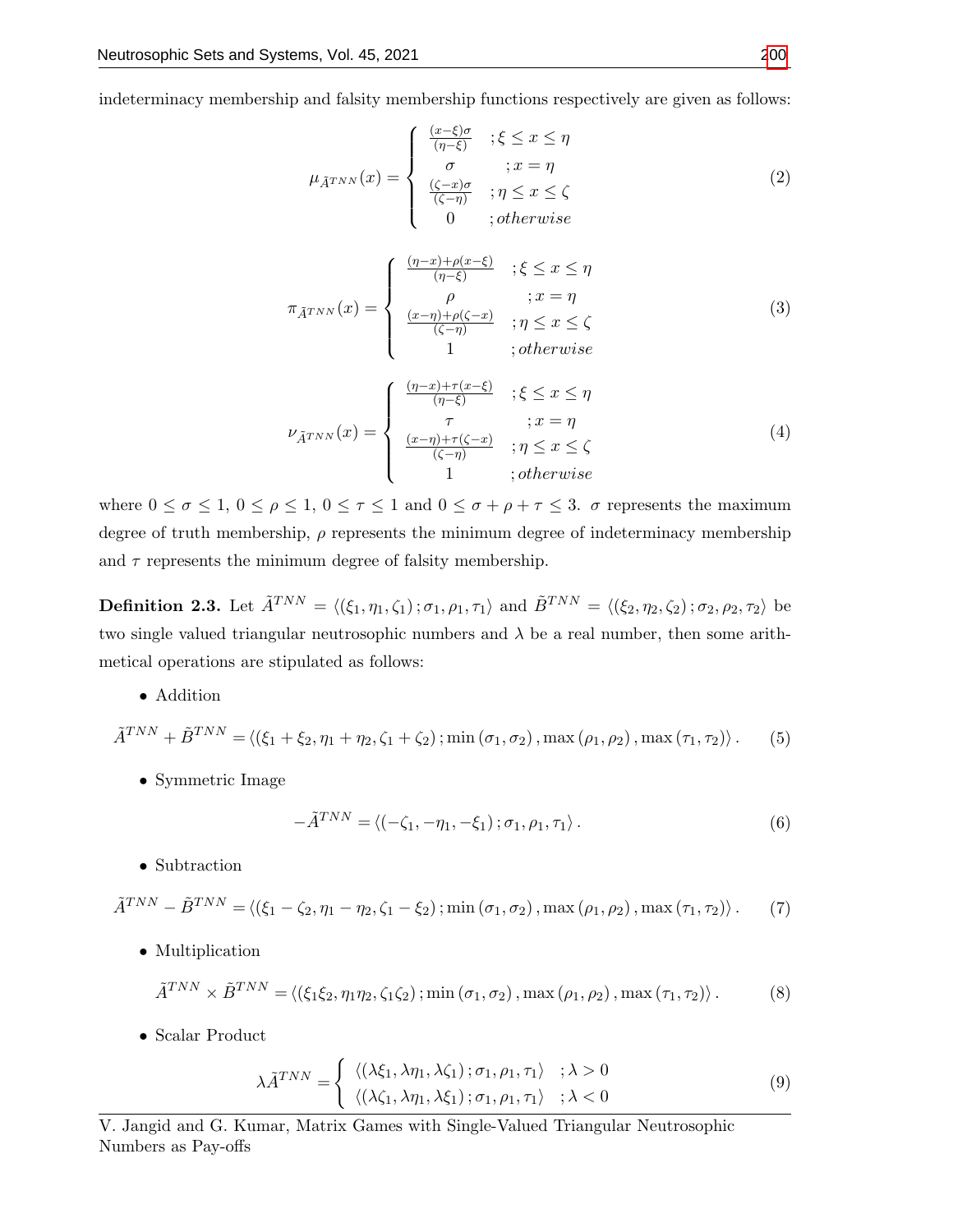**Definition 2.4.** The  $(\alpha, \beta, \gamma)$ - cut of a single valued triangular neutrosophic number  $\tilde{A}^{TNN}$  =  $\langle (\xi, \eta, \zeta); \sigma, \rho, \tau \rangle$  is a closed crisp interval of real numbers denoted by  $\tilde{A}_{(\alpha,\beta,\gamma)}^{TNN}$  and defined as

$$
\tilde{A}_{(\alpha,\beta,\gamma)}^{TNN} = \{x | \mu_{\tilde{A}^{TNN}}(x) \ge \alpha, \pi_{\tilde{A}^{TNN}}(x) \le \beta, \nu_{\tilde{A}^{TNN}}(x) \le \gamma\}.
$$
\n(10)

where  $0 \leq \alpha \leq \sigma$ ,  $\rho \leq \beta \leq 1$ ,  $\tau \leq \gamma \leq 1$  and  $0 \leq \alpha + \beta + \gamma \leq 3$ .

**Definition 2.5.** The  $\alpha$ - cut of a single valued triangular neutrosophic number  $\tilde{A}^{TNN}$  =  $\langle (\xi, \eta, \zeta) ; \sigma, \rho, \tau \rangle$  is a closed crisp interval of real numbers denoted by  $\tilde{A}_{\alpha}^{TNN}$  =  $\left[ L_{\tilde{A}_{\alpha}^{TNN}}, R_{\tilde{A}_{\alpha}^{TNN}} \right]$  and defined as

<span id="page-4-0"></span>
$$
\tilde{A}_{\alpha}^{TNN} = \{x | \mu_{\tilde{A}^{TNN}}(x) \ge \alpha\}
$$
\n
$$
= \left[L_{\tilde{A}_{\alpha}^{TNN}}, R_{\tilde{A}_{\alpha}^{TNN}}\right]
$$
\n
$$
= \left[\xi + \frac{\alpha(\eta - \xi)}{\sigma}, \zeta - \frac{\alpha(\zeta - \eta)}{\sigma}\right].
$$
\n(11)

**Definition 2.6.** The  $\beta$ - cut of a single valued triangular neutrosophic number  $\tilde{A}^{TNN}$  =  $\langle (\xi, \eta, \zeta) ; \sigma, \rho, \tau \rangle$  is a closed crisp interval of real numbers denoted by  $\tilde{A}_{\beta}^{TNN}$  =  $\left[ L_{\tilde{A}^{TNN}_{\beta}}, R_{\tilde{A}^{TNN}_{\beta}} \right]$ | and defined as

<span id="page-4-1"></span>
$$
\tilde{A}_{\beta}^{TNN} = \{x | \pi_{\tilde{A}^{TNN}}(x) \le \beta\}
$$
\n
$$
= \left[ L_{\tilde{A}_{\beta}^{TNN}}, R_{\tilde{A}_{\beta}^{TNN}} \right]
$$
\n
$$
= \left[ \frac{(1-\beta)\eta + (\beta-\rho)\xi}{(1-\rho)}, \frac{(1-\beta)\eta + (\beta-\rho)\zeta}{(1-\rho)} \right].
$$
\n(12)

**Definition 2.7.** The  $\gamma$ - cut of a single valued triangular neutrosophic number  $\tilde{A}^{TNN}$  =  $\langle (\xi, \eta, \zeta) ; \sigma, \rho, \tau \rangle$  is a closed crisp interval of real numbers denoted by  $\tilde{A}^{TNN}_{\gamma}$  =  $\left[ L_{\tilde{A}_{\gamma}^{TNN}}, R_{\tilde{A}_{\gamma}^{TNN}} \right]$  and defined as

<span id="page-4-2"></span>
$$
\tilde{A}_{\gamma}^{TNN} = \{x | \nu_{\tilde{A}^{TNN}}(x) \le \gamma\}
$$
\n
$$
= \left[L_{\tilde{A}_{\gamma}^{TNN}}, R_{\tilde{A}_{\gamma}^{TNN}}\right]
$$
\n
$$
= \left[\frac{(1-\gamma)\eta + (\gamma-\tau)\xi}{(1-\tau)}, \frac{(1-\gamma)\eta + (\gamma-\tau)\zeta}{(1-\tau)}\right].
$$
\n(13)

**Theorem 2.8.** Let  $\tilde{A}^{TNN} = \langle (\xi, \eta, \zeta) ; \sigma, \rho, \tau \rangle$  be any single valued triangular neutrosophic number then for any  $\alpha \in [0, \sigma], \beta \in [\rho, 1]$  and  $\gamma \in [\tau, 1]$  the following equality hold

$$
\tilde{A}^{TNN}_{(\alpha,\beta,\gamma)}=\tilde{A}^{TNN}_\alpha\cap \tilde{A}^{TNN}_\beta\cap \tilde{A}^{TNN}_\gamma.
$$

## 3. Values and ambiguities for the membership functions of  $\tilde{A}^{TNN}$

Let  $\tilde{A}_{\alpha}^{TNN}$ ,  $\tilde{A}_{\beta}^{TNN}$  and  $\tilde{A}_{\gamma}^{TNN}$  be the  $\alpha$ -cut,  $\beta$ -cut and  $\gamma$ -cut of a single valued triangular neutrosophic number  $\tilde{A}^{TNN}$  respectively, then the values and ambiguities for different membership functions of  $\tilde{A}^{TNN}$  are defined as follows: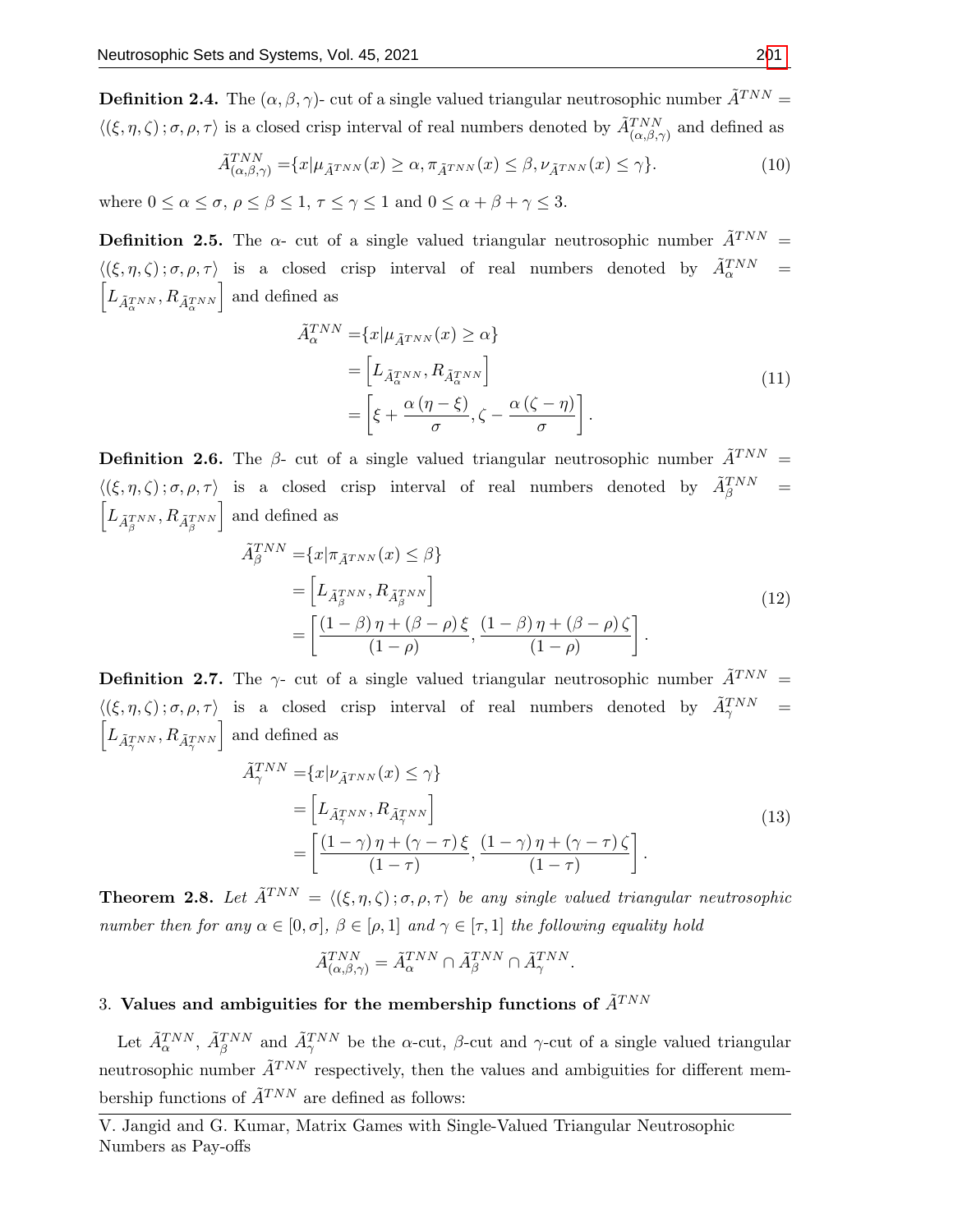Value of the true membership function:

<span id="page-5-0"></span>
$$
V_{\mu}(\tilde{A}^{TNN}) = \int_0^{\sigma} \frac{\left(L_{\tilde{A}_{\alpha}^{TNN}} + R_{\tilde{A}_{\alpha}^{TNN}}\right)}{2} \phi(\alpha) d\alpha.
$$
 (14)

Value of the indeterminacy membership function:

<span id="page-5-1"></span>
$$
V_{\pi}(\tilde{A}^{TNN}) = \int_{\rho}^{1} \frac{\left(L_{\tilde{A}_{\beta}^{TNN}} + R_{\tilde{A}_{\beta}^{TNN}}\right)}{2} \psi(\beta) d\beta.
$$
 (15)

Value of the falsity membership function:

<span id="page-5-2"></span>
$$
V_{\nu}(\tilde{A}^{TNN}) = \int_{\tau}^{1} \frac{\left(L_{\tilde{A}_{\gamma}^{TNN}} + R_{\tilde{A}_{\gamma}^{TNN}}\right)}{2} \chi(\gamma) d\gamma.
$$
 (16)

Ambiguity of the true membership function:

<span id="page-5-3"></span>
$$
Amb_{\mu}(\tilde{A}^{TNN}) = \int_0^{\sigma} \left( R_{\tilde{A}_{\alpha}^{TNN}} - L_{\tilde{A}_{\alpha}^{TNN}} \right) \phi(\alpha) d\alpha.
$$
 (17)

Ambiguity of the indeterminacy membership function:

<span id="page-5-4"></span>
$$
Amb_{\pi}(\tilde{A}^{TNN}) = \int_{\rho}^{1} \left( R_{\tilde{A}_{\beta}^{TNN}} - L_{\tilde{A}_{\beta}^{TNN}} \right) \psi(\beta) d\beta.
$$
 (18)

Ambiguity of the falsity membership function:

<span id="page-5-5"></span>
$$
Amb_{\nu}(\tilde{A}^{TNN}) = \int_{\tau}^{1} \left( R_{\tilde{A}_{\gamma}^{TNN}} - L_{\tilde{A}_{\gamma}^{TNN}} \right) \chi(\gamma) d\gamma.
$$
 (19)

Here  $\phi(\alpha)$  is a nonnegative increasing function defined on  $[0, \sigma]$  with  $\phi(0) = 0$  and  $\int_0^{\sigma} \phi(\alpha) d\alpha = \sigma$ .  $\psi(\beta)$  is a nonnegative decreasing function defined on [ $\rho$ , 1] with  $\psi(1) = 0$ and  $\int_{\rho}^{1} \psi(\beta) d\beta = 1 - \rho$  and  $\chi(\gamma)$  is a nonnegative decreasing function defined on  $[\tau, 1]$  with  $\chi(1) = 0$  and  $\int_{\tau}^{1} \chi(\gamma) d\gamma = 1 - \tau$ .

According to the equations [\(11\)](#page-4-0), [\(14\)](#page-5-0) and suitable nonnegative functions  $\phi(\alpha)$ ,  $\psi(\beta)$  and  $\chi(\gamma)$ as  $\phi(\alpha) = \frac{2\alpha}{\sigma}, \psi(\beta) = \frac{2(1-\beta)}{(1-\rho)}$  and  $\chi(\gamma) = \frac{2(1-\gamma)}{(1-\tau)}$ . Then the value of true membership function of  $\tilde{A}^{TNN}$  is

<span id="page-5-6"></span>
$$
V_{\mu}(\tilde{A}^{TNN}) = \int_0^{\sigma} \frac{\alpha \left(\xi + \frac{\alpha(\eta - \xi)}{\sigma} + \zeta - \frac{\alpha(\zeta - \eta)}{\sigma}\right)}{\sigma} d\alpha
$$
  

$$
= \frac{1}{\sigma^2} \int_0^{\sigma} \left[\sigma \left(\xi + \zeta\right) + \alpha \left(2\eta - \xi - \zeta\right)\right] \alpha d\alpha
$$
  

$$
= \frac{1}{\sigma^2} \left[\frac{\sigma^3 \left(\xi + \zeta\right)}{2} + \frac{\sigma^3 \left(2\eta - \xi - \zeta\right)}{3}\right]
$$
  

$$
= \frac{\left(\xi + 4\eta + \zeta\right)\sigma}{6}.
$$
 (20)

According to the equations [\(12\)](#page-4-1), [\(15\)](#page-5-1) and suitable nonnegative functions  $\phi(\alpha)$ ,  $\psi(\beta)$  and  $\chi(\gamma)$  as  $\phi(\alpha) = \frac{2\alpha}{\sigma}$ ,  $\psi(\beta) = \frac{2(1-\beta)}{(1-\rho)}$  and  $\chi(\gamma) = \frac{2(1-\gamma)}{(1-\tau)}$ . Then the value of indeterminacy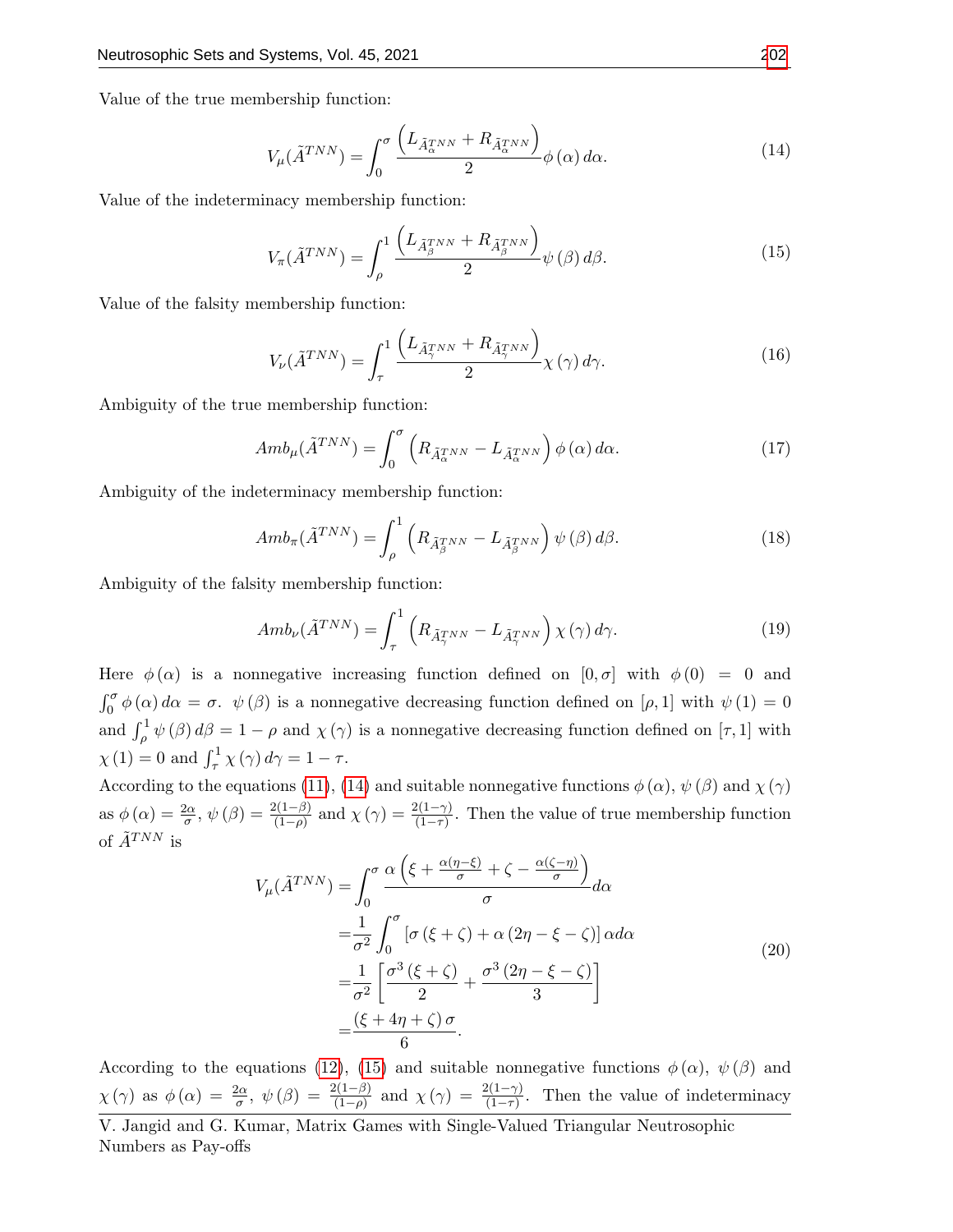membership function of  $\tilde{A}^{TNN}$  is

$$
V_{\pi}(\tilde{A}^{TNN}) = \int_{\rho}^{1} \frac{(1-\beta)\left(\frac{(1-\beta)\eta + (\beta-\rho)\xi}{(1-\rho)} + \frac{(1-\beta)\eta + (\beta-\rho)\zeta}{(1-\rho)}\right)}{(1-\rho)} d\beta
$$
  
\n
$$
= \frac{1}{(1-\rho)^{2}} \int_{\rho}^{1} [2\eta (1-\beta) + (\beta-\rho) (\xi+\zeta)] (1-\beta) d\beta
$$
  
\n
$$
= \frac{1}{(1-\rho)^{2}} \int_{\rho}^{1} \left[ (1-\beta)^{2} (2\eta - \xi - \zeta) + (1-\rho) (\xi + \zeta) (1-\beta) \right] d\beta \qquad (21)
$$
  
\n
$$
= \frac{1}{(1-\rho)^{2}} \left[ \frac{(1-\rho)^{3} (2\eta - \xi - \zeta)}{3} + \frac{(1-\rho)^{3} (\xi + \zeta)}{2} \right]
$$
  
\n
$$
= \frac{(\xi + 4\eta + \zeta) (1-\rho)}{6}.
$$

According to the equations [\(13\)](#page-4-2), [\(16\)](#page-5-2) and suitable nonnegative functions  $\phi(\alpha)$ ,  $\psi(\beta)$  and  $\chi(\gamma)$  as  $\phi(\alpha) = \frac{2\alpha}{\sigma}$ ,  $\psi(\beta) = \frac{2(1-\beta)}{(1-\rho)}$  and  $\chi(\gamma) = \frac{2(1-\gamma)}{(1-\tau)}$ . Then the value of falsity membership function of  $\tilde{A}^{TNN}$  is

$$
V_{\nu}(\tilde{A}^{TNN}) = \int_{\tau}^{1} \frac{(1-\gamma)\left(\frac{(1-\gamma)\eta + (\gamma - \tau)\xi}{(1-\tau)} + \frac{(1-\gamma)\eta + (\gamma - \tau)\zeta}{(1-\tau)}\right)}{(1-\tau)} d\gamma
$$
  
\n
$$
= \frac{1}{(1-\tau)^{2}} \int_{\tau}^{1} [2\eta (1-\gamma) + (\gamma - \tau) (\xi + \zeta)] (1-\gamma) d\gamma
$$
  
\n
$$
= \frac{1}{(1-\tau)^{2}} \int_{\tau}^{1} \left[ (1-\gamma)^{2} (2\eta - \xi - \zeta) + (1-\tau) (\xi + \zeta) (1-\gamma) \right] d\gamma \qquad (22)
$$
  
\n
$$
= \frac{1}{(1-\tau)^{2}} \left[ \frac{(1-\tau)^{3} (2\eta - \xi - \zeta)}{3} + \frac{(1-\tau)^{3} (\xi + \zeta)}{2} \right]
$$
  
\n
$$
= \frac{(\xi + 4\eta + \zeta) (1-\tau)}{6}.
$$

According to the equations [\(11\)](#page-4-0), [\(17\)](#page-5-3) and suitable nonnegative functions  $\phi(\alpha)$ ,  $\psi(\beta)$  and  $\chi(\gamma)$ as  $\phi(\alpha) = \frac{2\alpha}{\sigma}$ ,  $\psi(\beta) = \frac{2(1-\beta)}{(1-\rho)}$  and  $\chi(\gamma) = \frac{2(1-\gamma)}{(1-\tau)}$ . Then the ambiguity of true membership function of  $\tilde{A}^{TNN}$  is

$$
Amb_{\mu}(\tilde{A}^{TNN}) = \int_0^{\sigma} \frac{2\alpha \left(\zeta - \frac{\alpha(\zeta - \eta)}{\sigma} - \xi - \frac{\alpha(\eta - \xi)}{\sigma} + \right)}{\sigma} d\alpha
$$
  

$$
= \frac{1}{\sigma^2} \int_0^{\sigma} 2\alpha \left(\zeta - \xi\right) (\sigma - \alpha) d\alpha
$$
  

$$
= \frac{2}{\sigma^2} \left(\zeta - \xi\right) \sigma^3 \left(\frac{1}{2} - \frac{1}{3}\right)
$$
  

$$
= \frac{\left(\zeta - \xi\right) \sigma}{3}.
$$
 (23)

According to the equations [\(12\)](#page-4-1), [\(18\)](#page-5-4) and suitable nonnegative functions  $\phi(\alpha)$ ,  $\psi(\beta)$  and  $\chi(\gamma)$  as  $\phi(\alpha) = \frac{2\alpha}{\sigma}, \psi(\beta) = \frac{2(1-\beta)}{(1-\rho)}$  and  $\chi(\gamma) = \frac{2(1-\gamma)}{(1-\tau)}$ . Then the ambiguity of indeterminacy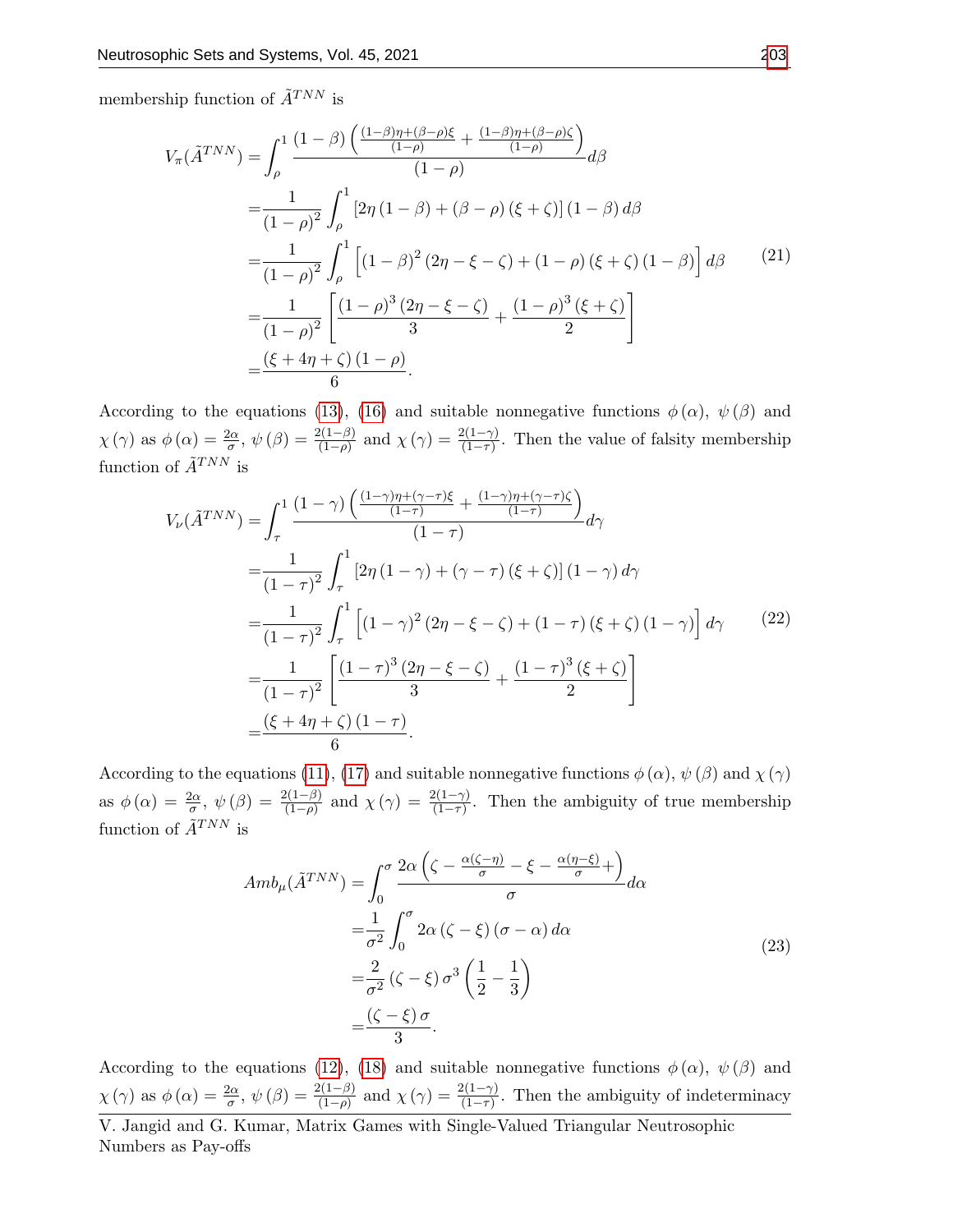membership function of  $\tilde{A}^{TNN}$  is

$$
Amb_{\pi}(\tilde{A}^{TNN}) = \int_{\rho}^{1} \frac{2(1-\beta)\left[\frac{(1-\beta)\eta + (\beta-\rho)\zeta}{(1-\rho)} - \frac{(1-\beta)\eta + (\beta-\rho)\xi}{(1-\rho)}\right]}{(1-\rho)} d\beta
$$
  
\n
$$
= \frac{2}{(1-\rho)^{2}} \int_{\rho}^{1} (\beta-\rho)(\zeta-\xi)(1-\beta) d\beta
$$
  
\n
$$
= \frac{2(\zeta-\xi)}{(1-\rho)^{2}} \int_{\rho}^{1} \left[ (1-\rho)(1-\beta) - (1-\beta)^{2} \right] d\beta
$$
  
\n
$$
= \frac{2(\zeta-\xi)(1-\rho)^{3}}{(1-\rho)^{2}} \left(\frac{1}{2} - \frac{1}{3}\right)
$$
  
\n
$$
= \frac{(\zeta-\xi)(1-\rho)}{3}.
$$
 (24)

According to the equations [\(13\)](#page-4-2), [\(19\)](#page-5-5) and suitable nonnegative functions  $\phi(\alpha)$ ,  $\psi(\beta)$  and  $\chi(\gamma)$ as  $\phi(\alpha) = \frac{2\alpha}{\sigma}, \psi(\beta) = \frac{2(1-\beta)}{(1-\rho)}$  and  $\chi(\gamma) = \frac{2(1-\gamma)}{(1-\tau)}$ . Then the ambiguity of falsity membership function of  $\tilde{A}^{TNN}$  is

<span id="page-7-0"></span>
$$
Amb_{\nu}(\tilde{A}^{TNN}) = \int_{\tau}^{1} \frac{2(1-\gamma)\left[\frac{(1-\gamma)\eta + (\gamma-\tau)\zeta}{(1-\tau)} - \frac{(1-\gamma)\eta + (\gamma-\tau)\xi}{(1-\tau)}\right]}{(1-\tau)} d\gamma
$$
  
\n
$$
= \frac{2}{(1-\tau)^{2}} \int_{\tau}^{1} (\gamma-\tau)(\zeta-\xi)(1-\gamma) d\gamma
$$
  
\n
$$
= \frac{2(\zeta-\xi)}{(1-\tau)^{2}} \int_{\tau}^{1} \left[ (1-\tau)(1-\gamma) - (1-\gamma)^{2} \right] d\gamma
$$
  
\n
$$
= \frac{2(\zeta-\xi)(1-\tau)^{3}}{(1-\tau)^{2}} \left(\frac{1}{2}-\frac{1}{3}\right)
$$
  
\n
$$
= \frac{(\zeta-\xi)(1-\tau)}{3}.
$$
 (25)

**Theorem 3.1.** Let  $\tilde{A}^{TNN} = \langle (\xi_1, \eta_1, \zeta_1) ; \sigma_1, \rho_1, \tau_1 \rangle$  and  $\tilde{B}^{TNN} = \langle (\xi_2, \eta_2, \zeta_2) ; \sigma_2, \rho_2, \tau_2 \rangle$  be two single valued triangular neutrosophic numbers with  $\sigma_1 = \sigma_2$ ,  $\rho_1 = \rho_2$  and  $\tau_1 = \tau_2$  then the following equalities hold

(1) 
$$
V_{\mu} \left( \tilde{A}^{TNN} + \tilde{B}^{TNN} \right) = V_{\mu} \left( \tilde{A}^{TNN} \right) + V_{\mu} \left( \tilde{B}^{TNN} \right).
$$
  
\n(2)  $V_{\pi} \left( \tilde{A}^{TNN} + \tilde{B}^{TNN} \right) = V_{\pi} \left( \tilde{A}^{TNN} \right) + V_{\pi} \left( \tilde{B}^{TNN} \right).$   
\n(3)  $V_{\nu} \left( \tilde{A}^{TNN} + \tilde{B}^{TNN} \right) = V_{\nu} \left( \tilde{A}^{TNN} \right) + V_{\nu} \left( \tilde{B}^{TNN} \right).$ 

Proof. Using Definition 2.3 and according to the given statement, we have

$$
\tilde{A}^{TNN} + \tilde{B}^{TNN} = \langle (\xi_1 + \xi_2, \eta_1 + \eta_2, \zeta_1 + \zeta_2) ; \sigma_1, \rho_1, \tau_1 \rangle.
$$

Thus by the definition of value of true membership function, we obtain

$$
V_{\mu} \left( \tilde{A}^{TNN} + \tilde{B}^{TNN} \right) = \frac{\left[ (\xi_1 + \xi_2) + 4(\eta_1 + \eta_2) + (\zeta_1 + \zeta_2) \right] \sigma_1}{6}
$$

$$
= \frac{(\xi_1 + 4\eta_1 + \zeta_1) \sigma_1}{6} + \frac{(\xi_2 + 4\eta_2 + \zeta_2) \sigma_2}{6}
$$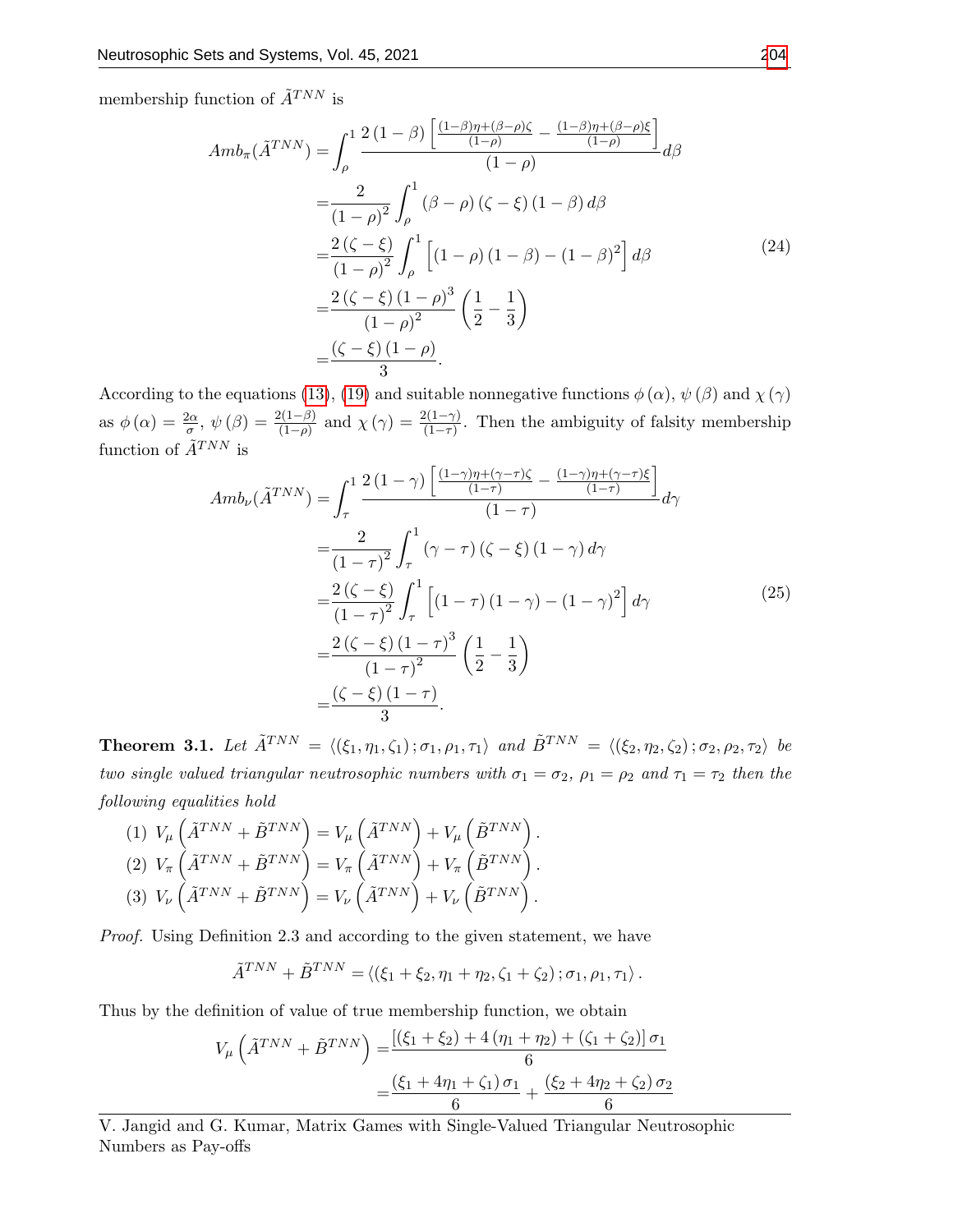Therefore,

$$
V_{\mu}\left(\tilde{A}^{TNN} + \tilde{B}^{TNN}\right) = V_{\mu}\left(\tilde{A}^{TNN}\right) + V_{\mu}\left(\tilde{B}^{TNN}\right).
$$

In a similar manner the remaining results of the theorem can also be proved.  $\Box$ 

**Theorem 3.2.** Let  $\tilde{A}^{TNN} = \langle (\xi_1, \eta_1, \zeta_1) ; \sigma_1, \rho_1, \tau_1 \rangle$  and  $\tilde{B}^{TNN} = \langle (\xi_2, \eta_2, \zeta_2) ; \sigma_2, \rho_2, \tau_2 \rangle$  be two single valued triangular neutrosophic numbers with  $\sigma_1 = \sigma_2$ ,  $\rho_1 = \rho_2$  and  $\tau_1 = \tau_2$  then the following equalities hold

(1) 
$$
Amb_{\mu} \left( \tilde{A}^{TNN} + \tilde{B}^{TNN} \right) = Amb_{\mu} \left( \tilde{A}^{TNN} \right) + Amb_{\mu} \left( \tilde{B}^{TNN} \right).
$$
  
\n(2) 
$$
Amb_{\pi} \left( \tilde{A}^{TNN} + \tilde{B}^{TNN} \right) = Amb_{\pi} \left( \tilde{A}^{TNN} \right) + Amb_{\pi} \left( \tilde{B}^{TNN} \right).
$$
  
\n(3) 
$$
Amb_{\nu} \left( \tilde{A}^{TNN} + \tilde{B}^{TNN} \right) = Amb_{\nu} \left( \tilde{A}^{TNN} \right) + Amb_{\nu} \left( \tilde{B}^{TNN} \right).
$$

Proof. Using Definition 2.3 and according to the given statement, we have

$$
\tilde{A}^{TNN} + \tilde{B}^{TNN} = \langle (\xi_1 + \xi_2, \eta_1 + \eta_2, \zeta_1 + \zeta_2) ; \sigma_1, \rho_1, \tau_1 \rangle.
$$

Thus by the definition of ambiguity of true membership function, we obtain

$$
Amb_{\mu} \left( \tilde{A}^{TNN} + \tilde{B}^{TNN} \right) = \frac{[(\zeta_1 + \zeta_2) - (\xi_1 + \xi_2)] \sigma_1}{3}
$$
  
=  $\frac{(\zeta_1 - \xi_1) \sigma_1}{3} + \frac{(\zeta_2 - \xi_2) \sigma_2}{3}$ 

Therefore,

$$
Amb_\mu\left(\tilde{A}^{TNN}+\tilde{B}^{TNN}\right)=\hspace{-0.5mm}Amb_\mu\left(\tilde{A}^{TNN}\right)+Amb_\mu\left(\tilde{B}^{TNN}\right).
$$

In a similar manner the remaining results of the theorem can also be proved.  $\Box$ 

### 4. Value index and ambiguity index of  $\tilde{A}^{TNN}$

Let  $\tilde{A}^{TNN} = \langle (\xi, \eta, \zeta) ; \sigma, \rho, \tau \rangle$  be a single valued triangular neutrosophic number then the value index and the ambiguity index for  $\tilde{A}^{TNN}$  are defined as follows:

(1) Value Index:

<span id="page-8-0"></span>
$$
V\left(\tilde{A}^{TNN},\lambda\right) = V_{\pi}(\tilde{A}^{TNN}) + V_{\mu}(\tilde{A}^{TNN}) + \lambda \left[V_{\nu}(\tilde{A}^{TNN}) - V_{\mu}(\tilde{A}^{TNN})\right].
$$
 (26)

(2) Ambiguity Index:

<span id="page-8-1"></span>
$$
A\left(\tilde{A}^{TNN},\lambda\right) = Amb_{\pi}(\tilde{A}^{TNN}) + Amb_{\nu}(\tilde{A}^{TNN}) - \lambda \left[Amb_{\nu}(\tilde{A}^{TNN}) - Amb_{\mu}(\tilde{A}^{TNN})\right].
$$
 (27)

which are continuous non decreasing and non increasing functions of the parameter  $\lambda$  respectively. Here  $\lambda \in [0,1]$  represents the decision maker's preference informations.  $\lambda \in [0,\frac{1}{2}]$  $\frac{1}{2})$ represents that the decision maker prefer uncertainty or negative feeling.  $\lambda \in (\frac{1}{2})$  $\frac{1}{2}$ , 1] represents that the decision maker prefer certainty or positive feeling.  $\lambda = \frac{1}{2}$  $\frac{1}{2}$  represents that the decision maker is indifferent between positive and negative feeling.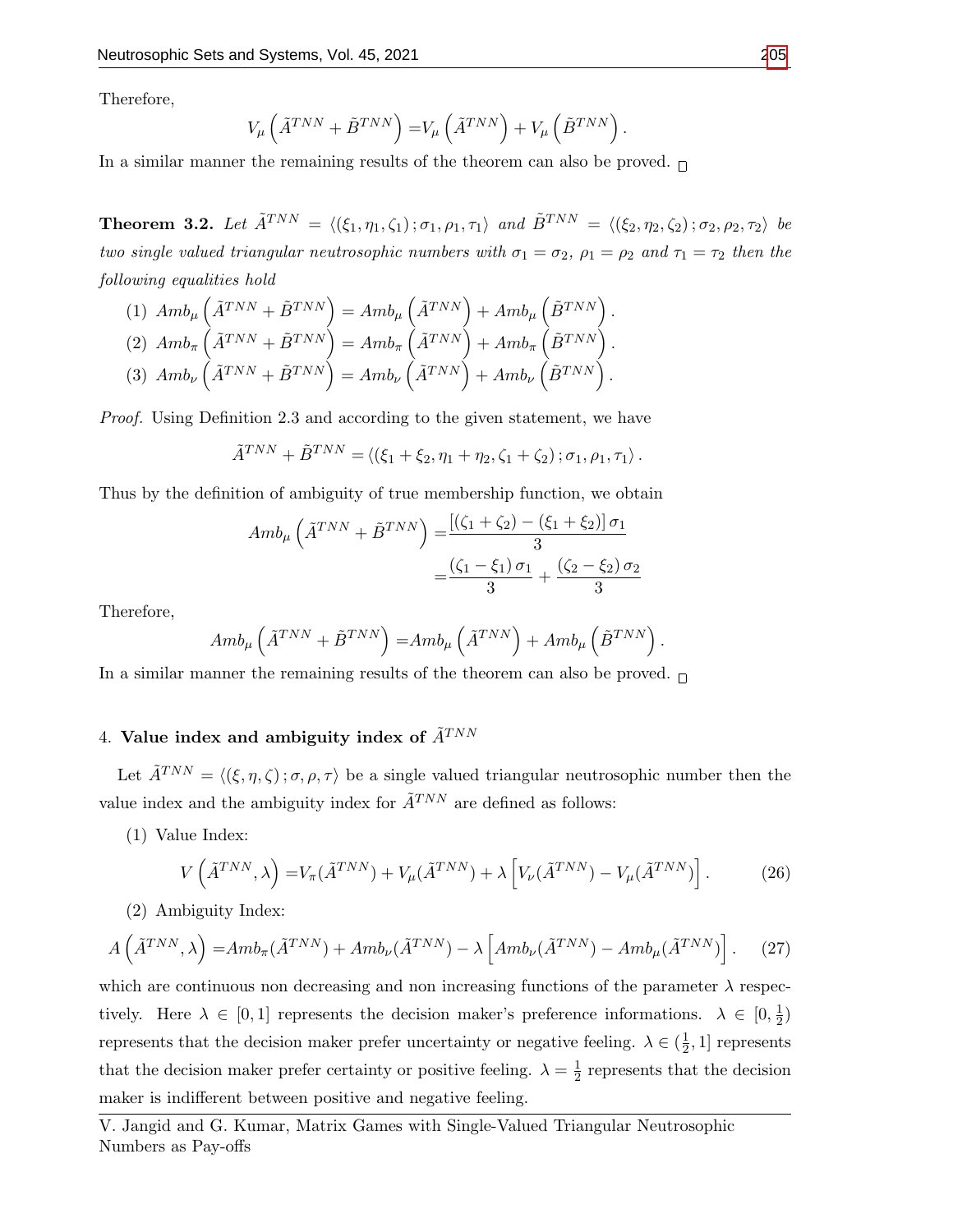**Theorem 4.1.** Let  $\tilde{A}^{TNN} = \langle (\xi_1, \eta_1, \zeta_1) ; \sigma_1, \rho_1, \tau_1 \rangle$  and  $\tilde{B}^{TNN} = \langle (\xi_2, \eta_2, \zeta_2) ; \sigma_2, \rho_2, \tau_2 \rangle$  be two single valued triangular neutrosophic numbers with  $\sigma_1 = \sigma_2$ ,  $\rho_1 = \rho_2$  and  $\tau_1 = \tau_2$  then the following equalities hold

(1) 
$$
V\left(\tilde{A}^{TNFN} + \tilde{B}^{TNN}, \lambda\right) = V\left(\tilde{A}^{TNN}, \lambda\right) + V\left(\tilde{B}^{TNN}, \lambda\right).
$$
  
\n(2)  $A\left(\tilde{A}^{TNN} + \tilde{B}^{TNN}, \lambda\right) = A\left(\tilde{A}^{TNN}, \lambda\right) + A\left(\tilde{B}^{TNN}, \lambda\right).$ 

Proof. According to equation [\(26\)](#page-8-0), we can write

$$
V\left(\tilde{A}^{TNN} + \tilde{B}^{TNN}, \lambda\right) = V_{\pi}\left(\tilde{A}^{TNN} + \tilde{B}^{TNN}\right) + V_{\mu}\left(\tilde{A}^{TNN} + \tilde{B}^{TNN}\right) + \lambda \left[V_{\nu}\left(\tilde{A}^{TNN} + \tilde{B}^{TNN}\right) - V_{\mu}\left(\tilde{A}^{TNN} + \tilde{B}^{TNN}\right)\right].
$$

Using Theorem 3.2, we obtain

$$
V\left(\tilde{A}^{TNN} + \tilde{B}^{TNN}, \lambda\right) = V_{\pi}\left(\tilde{A}^{TNN}\right) + V_{\pi}\left(\tilde{B}^{TNN}\right) + V_{\mu}\left(\tilde{A}^{TNN}\right) + V_{\mu}\left(\tilde{B}^{TNN}\right) + \lambda \left[V_{\nu}\left(\tilde{A}^{TNN}\right) + V_{\nu}\left(\tilde{B}^{TNN}\right) - V_{\mu}\left(\tilde{A}^{TNN}\right) - V_{\mu}\left(\tilde{B}^{TNN}\right)\right] = \left[V_{\pi}\left(\tilde{A}^{TNN}\right) + V_{\mu}\left(\tilde{A}^{TNN}\right) + \lambda\left(V_{\nu}\left(\tilde{A}^{TNN}\right) - V_{\mu}\left(\tilde{A}^{TNN}\right)\right)\right] + \left[V_{\pi}\left(\tilde{B}^{TNN}\right) + V_{\mu}\left(\tilde{B}^{TNN}\right) + \lambda\left(V_{\nu}\left(\tilde{B}^{TNN}\right) - V_{\mu}\left(\tilde{B}^{TNN}\right)\right)\right] = V\left(\tilde{A}^{TNN}, \lambda\right) + V\left(\tilde{B}^{TNN}, \lambda\right).
$$

This completes the first part of the theorem.

Now, according to equation [\(27\)](#page-8-1), we can write

$$
A\left(\tilde{A}^{TNN} + \tilde{B}^{TNN}, \lambda\right) = Amb_{\pi} \left(\tilde{A}^{TNN} + \tilde{B}^{TNN}\right) + Amb_{\nu} \left(\tilde{A}^{TNN} + \tilde{B}^{TNN}\right) - \lambda \left[Amb_{\nu} \left(\tilde{A}^{TNN} + \tilde{B}^{TNN}\right) - Amb_{\mu} \left(\tilde{A}^{TNN} + \tilde{B}^{TNN}\right)\right].
$$

Using Theorem 3.3, we have

$$
A\left(\tilde{A}^{TNN} + \tilde{B}^{TNN}, \lambda\right) = Amb_{\pi}\left(\tilde{A}^{TNN}\right) + Amb_{\pi}\left(\tilde{B}^{TNN}\right) + Amb_{\nu}\left(\tilde{A}^{TNN}\right) + Amb_{\nu}\left(\tilde{B}^{TNN}\right)
$$

$$
- \lambda \left[ Amb_{\nu}\left(\tilde{A}^{TNN}\right) + Amb_{\nu}\left(\tilde{B}^{TNN}\right) - Amb_{\mu}\left(\tilde{A}^{TNN}\right) - Amb_{\mu}\left(\tilde{B}^{TNN}\right)\right]
$$

$$
= \left[ Amb_{\pi}\left(\tilde{A}^{TNN}\right) + Amb_{\nu}\left(\tilde{A}^{TNN}\right) - \lambda\left(Amb_{\nu}\left(\tilde{A}^{TNN}\right) - Amb_{\mu}\left(\tilde{A}^{TNN}\right)\right)\right]
$$

$$
+ \left[Amb_{\pi}\left(\tilde{B}^{TNN}\right) + Amb_{\nu}\left(\tilde{B}^{TNN}\right) - \lambda\left(Amb_{\nu}\left(\tilde{B}^{TNN}\right) - Amb_{\mu}\left(\tilde{B}^{TNN}\right)\right)\right]
$$

$$
= A\left(\tilde{A}^{TNN}, \lambda\right) + A\left(\tilde{B}^{TNN}, \lambda\right).
$$

This completes the second part of the theorem.  $\Box$ 

Remark 4.2. It is easily seen that the value index and the ambiguity index are nonnegative for a nonnegative single valued triangular neutrosophic number, i.e.,  $V\left(\tilde{A}^{TNN},\lambda\right) \geq 0$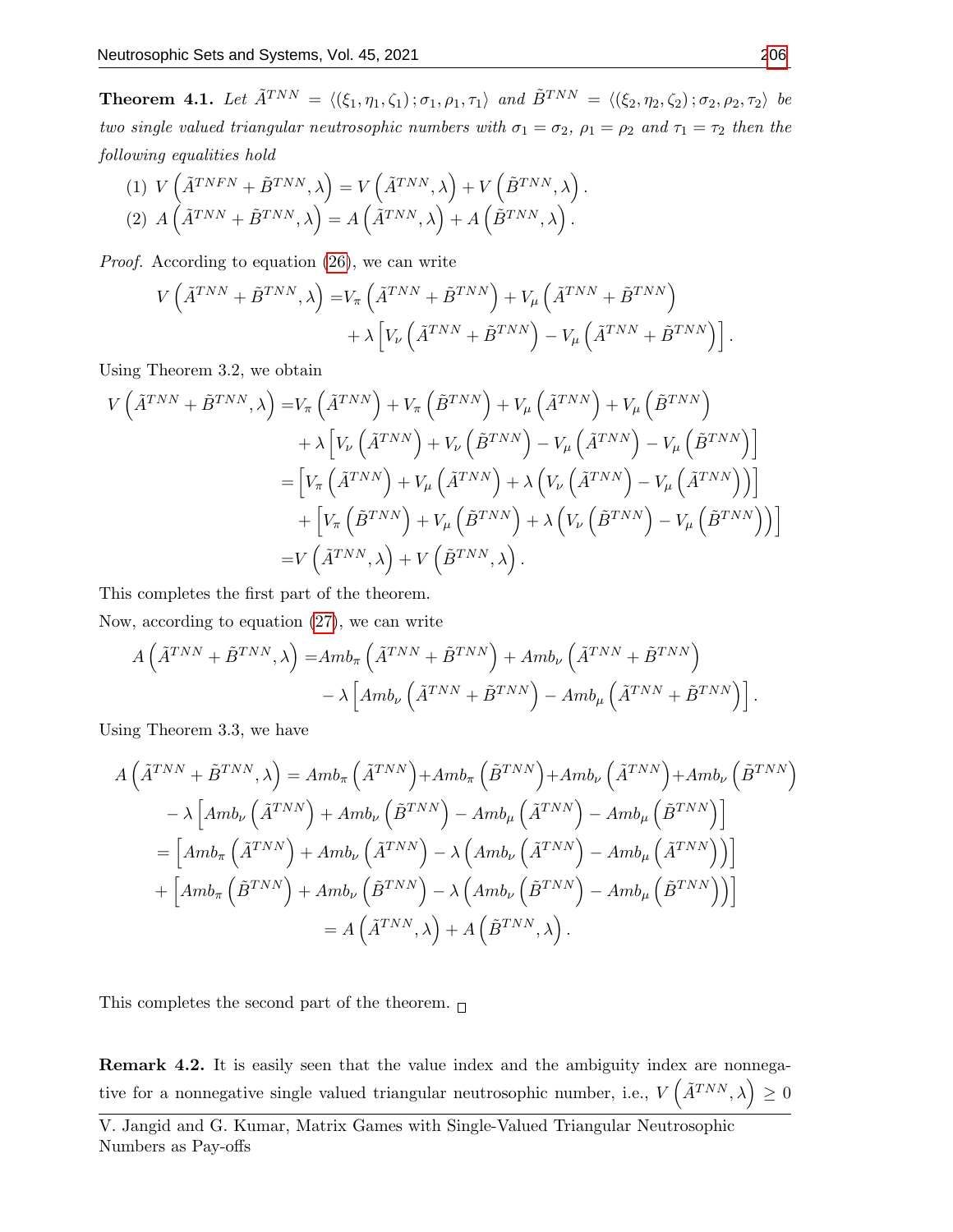and  $A(\tilde{A}^{TNN},\lambda) \geq 0$ . Also the value index should be maximized and the ambiguity index should be minimized, furthermore as a summarized result we can easily seen that the relations  $\max V(\tilde{A}^{TNN},\lambda) = V_{\pi}(\tilde{A}^{TNN}) + V_{\nu}(\tilde{A}^{TNN})$  and  $\min A(\tilde{A}^{TNN},\lambda) = A m b_{\pi}(\tilde{A}^{TNN}) +$  $Amb_{\mu}(\tilde{A}^{TNN})$  holds.

Remark 4.3. If we assume that the decision maker is indifferent between the certainty and uncertainty, i.e.,  $\lambda = \frac{1}{2}$  $\frac{1}{2}$ , then the value index and ambiguity index are given by

<span id="page-10-1"></span>
$$
V\left(\tilde{A}^{TNN},\frac{1}{2}\right) \equiv V\left(\tilde{A}^{TNN}\right) = V_{\pi}(\tilde{A}^{TNN}) + \frac{1}{2}\left[V_{\mu}(\tilde{A}^{TNN}) + V_{\nu}(\tilde{A}^{TNN})\right].
$$
 (28)

$$
A\left(\tilde{A}^{TNN},\frac{1}{2}\right) \equiv A\left(\tilde{A}^{TNN}\right) = Amb_{\pi}(\tilde{A}^{TNN}) + \frac{1}{2}\left[Amb_{\mu}(\tilde{A}^{TNN}) + Amb_{\nu}(\tilde{A}^{TNN})\right].
$$
 (29)

**Theorem 4.4.** Let  $\tilde{A}^{TNN} = \langle (\xi_1, \eta_1, \zeta_1) ; \sigma_1, \rho_1, \tau_1 \rangle$  and  $\tilde{B}^{TNN} = \langle (\xi_2, \eta_2, \zeta_2) ; \sigma_2, \rho_2, \tau_2 \rangle$  be two single valued triangular neutrosophic numbers and  $\lambda_1$ ,  $\lambda_2$  be any two nonnegative real numbers then the following equalities hold

$$
(1) V_{\mu} \left( \lambda_{1} \tilde{A}^{TNN} + \lambda_{2} \tilde{B}^{TNN} \right) = \min \left( \sigma_{1}, \sigma_{2} \right) \left[ \lambda_{1} \frac{V_{\mu} (\tilde{A}^{TNN})}{\sigma_{1}} + \lambda_{2} \frac{V_{\mu} (\tilde{B}^{TNN})}{\sigma_{2}} \right].
$$
\n
$$
(2) V_{\pi} \left( \lambda_{1} \tilde{A}^{TNN} + \lambda_{2} \tilde{B}^{TNN} \right) = \min \left( 1 - \rho_{1}, 1 - \rho_{2} \right) \left[ \lambda_{1} \frac{V_{\pi} (\tilde{A}^{TNN})}{(1 - \rho_{1})} + \lambda_{2} \frac{V_{\pi} (\tilde{B}^{TNN})}{(1 - \rho_{2})} \right].
$$
\n
$$
(3) V_{\nu} \left( \lambda_{1} \tilde{A}^{TNN} + \lambda_{2} \tilde{B}^{TNN} \right) = \min \left( 1 - \tau_{1}, 1 - \tau_{2} \right) \left[ \lambda_{1} \frac{V_{\nu} (\tilde{A}^{TNN})}{(1 - \tau_{1})} + \lambda_{2} \frac{V_{\nu} (\tilde{B}^{TNN})}{(1 - \tau_{2})} \right].
$$
\n
$$
(4) Amb_{\mu} \left( \lambda_{1} \tilde{A}^{TNN} + \lambda_{2} \tilde{B}^{TNN} \right) = \min \left( \sigma_{1}, \sigma_{2} \right) \left[ \lambda_{1} \frac{Amb_{\mu} (\tilde{A}^{TNN})}{\sigma_{1}} + \lambda_{2} \frac{Amb_{\mu} (\tilde{B}^{TNN})}{\sigma_{2}} \right].
$$
\n
$$
(5) Amb_{\pi} \left( \lambda_{1} \tilde{A}^{TNN} + \lambda_{2} \tilde{B}^{TNN} \right)
$$
\n
$$
= \min \left( 1 - \rho_{1}, 1 - \rho_{2} \right) \left[ \lambda_{1} \frac{Amb_{\pi} (\tilde{A}^{TNN})}{(1 - \rho_{1})} + \lambda_{2} \frac{Amb_{\nu} (\tilde{B}^{TNN})}{(1 - \rho_{2})} \right].
$$
\n
$$
(6) Amb_{\nu} \left( \
$$

Proof. The above results can be easily proven by using Definition 2.3 and the equations [\(20\)](#page-5-6) to  $(25)$ .

#### 4.1. De-neutrosophication

Let  $N(R)$  be the set of all single valued triangular neutrosophic numbers defined on the set of real numbers, then a linear de-neutrosophication function  $F : N(R) \to R$  for single valued triangular neutrosophic numbers in terms of value index and ambiguity index can be defined as follows

<span id="page-10-0"></span>
$$
F\left(\tilde{A}^{TNN}\right) = V\left(\tilde{A}^{TNN}\right) - A\left(\tilde{A}^{TNN}\right). \tag{30}
$$

V. Jangid and G. Kumar, Matrix Games with Single-Valued Triangular Neutrosophic Numbers as Pay-offs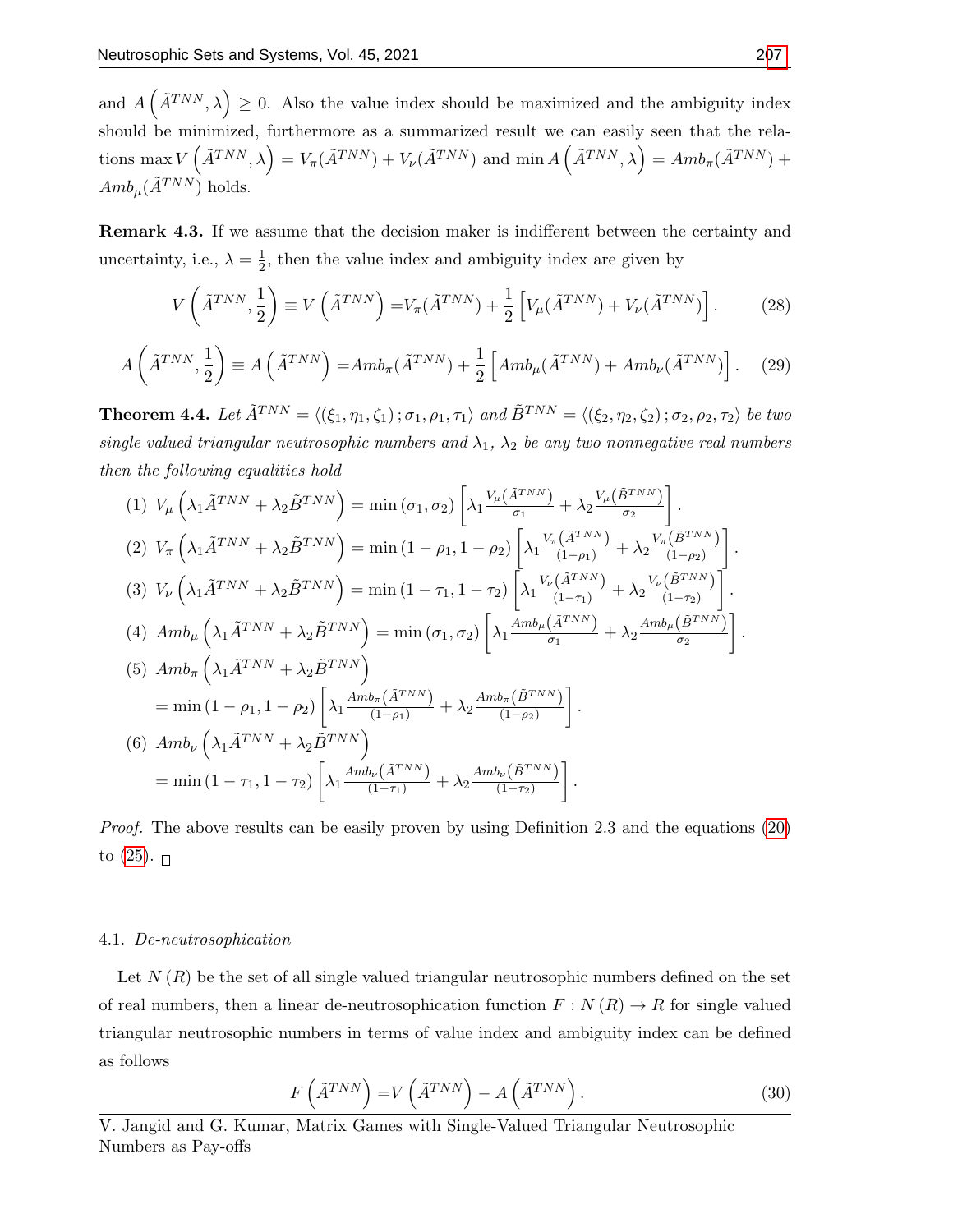#### 5. Mathematical model of a matrix game

A two person zero sum matrix game played by a maximizing player (as player I) and a minimizing player (as player II) having the pure strategy  $i = \{1, 2, \ldots, m\}$  and  $j = \{1, 2, \ldots, n\}$ respectively is denoted by  $[a_{ij}]_{m \times n}$ . Here  $a_{ij}$  is the pay-off value for the player I and its opposite is the pay-off value for player II, when they choose the strategies  $i$  and  $j$  respectively such that there exists the saddle point of the game. If the matrix game  $[a_{ij}]_{m \times n}$  has no saddle point, i.e.,  $\max_i \{\min_j \{a_{ij}\}\}\neq \min_j \{\max_i \{a_{ij}\}\}\$ , then to solve such matrix games we adopt the mixed strategy sets  $S_1$  and  $S_2$  for the player I and II respectively, as  $S_1 = \{X = (x_1, x_2, \ldots, x_m) \in$  $R^m : x_i \geq 0, \forall i = 1, 2, \dots m, and \sum_{i=1}^m x_i = 1$  and  $S_2 = \{Y = (y_1, y_2, \dots, y_n) \in R^n : y_j \geq 0\}$  $0, \forall j = 1, 2, \dots n, and \sum_{j=1}^{n} y_j = 1\}.$ 

#### 5.1. Mathematical model of a neutrosophic matrix game

The maximin and minimax principal for matrix games states that the player I choose such a strategy which maximize his minimum expected gain and the player II choose such a strategy which minimizes his maximum expected loss, thus for the neutrosophic matrix game, we have as

For player I

<span id="page-11-0"></span>
$$
\begin{cases}\n\max_{x_i} \{\min \{ \sum_{i=1}^m \tilde{a}_{i1}^{TNN} x_i, \sum_{i=1}^m \tilde{a}_{i2}^{TNN} x_i, \dots, \sum_{i=1}^m \tilde{a}_{in}^{TNN} x_i \} \} \\
\text{s.t., } \sum_{i=1}^m x_i = 1 \\
\text{and; } x_i \ge 0, \forall i = 1, 2, \dots, m\n\end{cases}
$$
\n(31)

For player II

<span id="page-11-1"></span>
$$
\begin{cases}\n\min_{y_j} \{ \max \{ \sum_{j=1}^n \tilde{a}_{1j}^{TNN} y_j, \sum_{j=1}^n \tilde{a}_{2j}^{TNN} y_j, \dots, \sum_{j=1}^n \tilde{a}_{mj}^{TNN} y_j \} \} \\
\text{s.t., } \sum_{j=1}^n y_j = 1 \\
\text{and; } y_j \ge 0, \forall j = 1, 2, \dots, n\n\end{cases}
$$
\n(32)

Now, let  $\min\{\sum_{i=1}^m \tilde{a}_{i1}^{TNN}x_i, \sum_{i=1}^m \tilde{a}_{i2}^{TNN}x_i, \dots, \sum_{i=1}^m \tilde{a}_{in}^{TNN}x_i\} = \tilde{u}^{TNN}$  be the expected minimum gain for player I and  $\max\{\sum_{j=1}^n \tilde{a}_{1j}^{TNN} y_j, \sum_{j=1}^n \tilde{a}_{2j}^{TNN} y_j, \ldots, \sum_{j=1}^n \tilde{a}_{mj}^{TNN} y_j\} = \tilde{v}^{TNN}$  be the expected maximum loss for player II. Then the problems [\(31\)](#page-11-0) and [\(32\)](#page-11-1) can be written as

For player I

<span id="page-11-2"></span>
$$
\begin{cases}\n\max \tilde{u}^{TNN} \\
\text{s.t., } \sum_{i=1}^{m} \tilde{a}_{i1}^{TNN} x_i \succeq \tilde{u}^{TNN} \\
\sum_{i=1}^{m} \tilde{a}_{i2}^{TNN} x_i \succeq \tilde{u}^{TNN} \\
\cdots \\
\sum_{i=1}^{m} \tilde{a}_{in}^{TNN} x_i \succeq \tilde{u}^{TNN} \\
\sum_{i=1}^{m} x_i = 1 \\
\text{and; } x_i \ge 0, \forall i = 1, 2, \dots, m\n\end{cases}
$$
\n(33)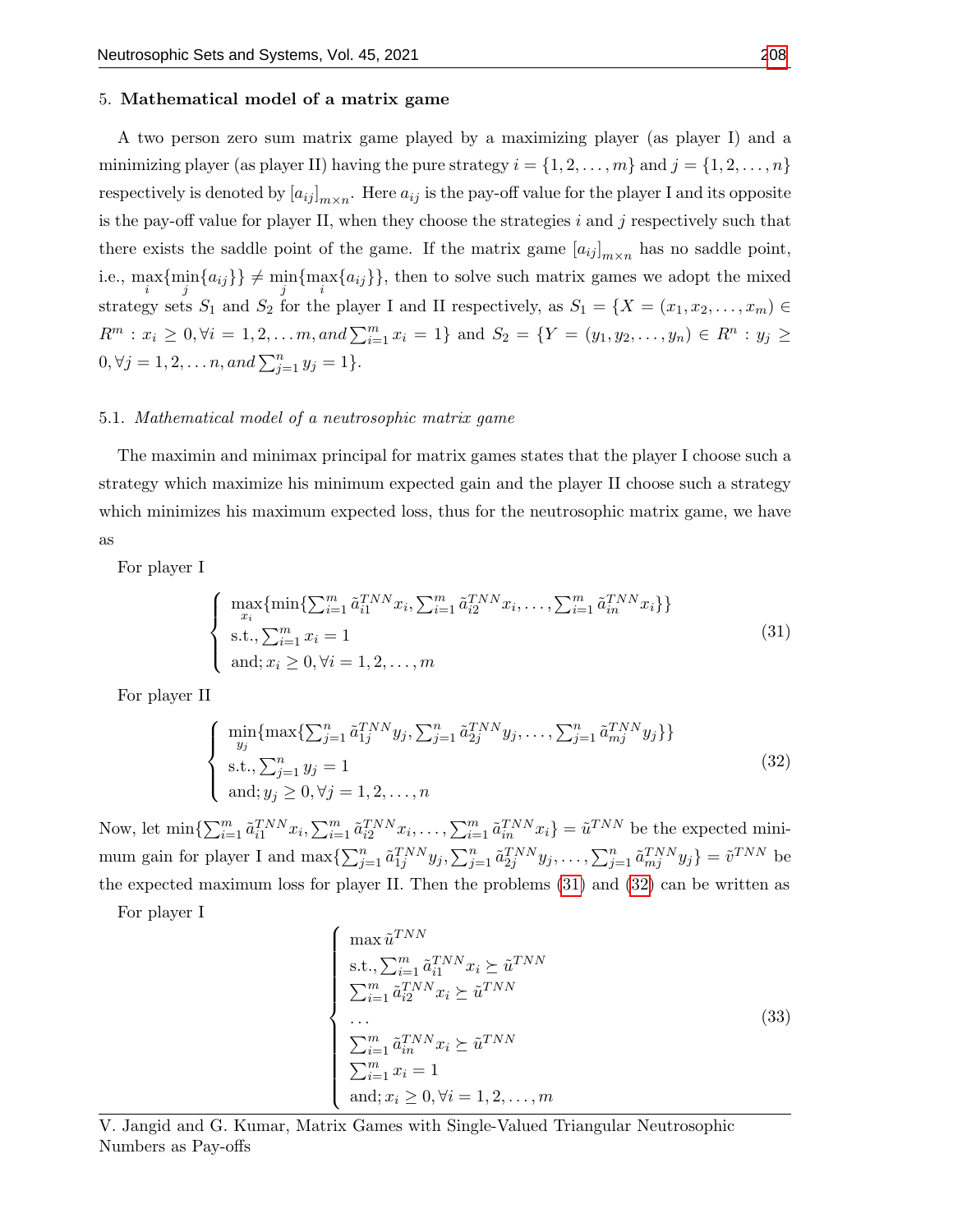For player II

<span id="page-12-0"></span>
$$
\begin{cases}\n\min \tilde{v}^{TNN} \\
\text{s.t., } \sum_{j=1}^{n} \tilde{a}_{1j}^{TNN} y_j \preceq \tilde{v}^{TNN} \\
\sum_{j=1}^{n} \tilde{a}_{2j}^{TNN} y_j \preceq \tilde{v}^{TNN} \\
\cdots \\
\sum_{j=1}^{n} \tilde{a}_{mj}^{TNN} y_j \preceq \tilde{v}^{TNN} \\
\sum_{j=1}^{n} y_j = 1 \\
\text{and; } y_j \ge 0, \forall j = 1, 2, \dots, n\n\end{cases}
$$
\n(34)

Here  $\tilde{u}^{TNN} = \langle (u_1, u_2, u_3) ; \sigma, \rho, \tau \rangle$  and  $\tilde{v}^{TNN} = \langle (v_1, v_2, v_3) ; \sigma', \rho', \tau' \rangle$  are the single valued triangular neutrosophic numbers as expected minimum gain and expected maximum loss respectively. And  $\succeq$  and  $\preceq$  denotes the neutrosophic versions of the order relation  $\geq$  and  $\leq$  on the set of real numbers and has linguistic interpretation as 'essentially greater than or equal' and 'essentially less than or equal' respectively. The problems [\(33\)](#page-11-2) and [\(34\)](#page-12-0) are known as the neutrosophic linear programming problems for the player I and II respectively and can be written in the standard form as

For player I

<span id="page-12-1"></span>
$$
\begin{cases}\n\max \tilde{u}^{TNN} \\
\text{s.t., }\sum_{i=1}^{m} \tilde{a}_{ij}^{TNN} x_i \succeq \tilde{u}^{TNN}, \forall j = 1, 2, \dots, n \\
\sum_{i=1}^{m} x_i = 1 \\
\text{and; } x_i \ge 0, \forall i = 1, 2, \dots, m\n\end{cases}
$$
\n(35)

For player II

<span id="page-12-2"></span>
$$
\begin{cases}\n\min \tilde{v}^{TNN} \\
\text{s.t., } \sum_{j=1}^{n} \tilde{a}_{ij}^{TNN} y_j \preceq \tilde{v}^{TNN}, \forall i = 1, 2, \dots, m \\
\sum_{j=1}^{n} y_j = 1 \\
\text{and; } y_j \ge 0, \forall j = 1, 2, \dots, n\n\end{cases}
$$
\n(36)

Now, utilizing the de-neutrosophication function  $F : N(R) \to R$  defined by the equation [\(30\)](#page-10-0), the above neutrosophic linear programming problems [\(35\)](#page-12-1) and [\(36\)](#page-12-2) can be transformed into the crisp linear programming problems for the player I and II respectively as follows

For player I

<span id="page-12-3"></span>
$$
\begin{cases}\n\max F\left(\tilde{u}^{TNN}\right) \\
\text{s.t., } F\left(\sum_{i=1}^{m} \tilde{a}_{ij}^{TNN} x_i\right) \ge F\left(\tilde{u}^{TNN}\right), \forall j = 1, 2, \dots, n \\
\sum_{i=1}^{m} x_i = 1 \\
\text{and; } x_i \ge 0, \forall i = 1, 2, \dots, m\n\end{cases}
$$
\n(37)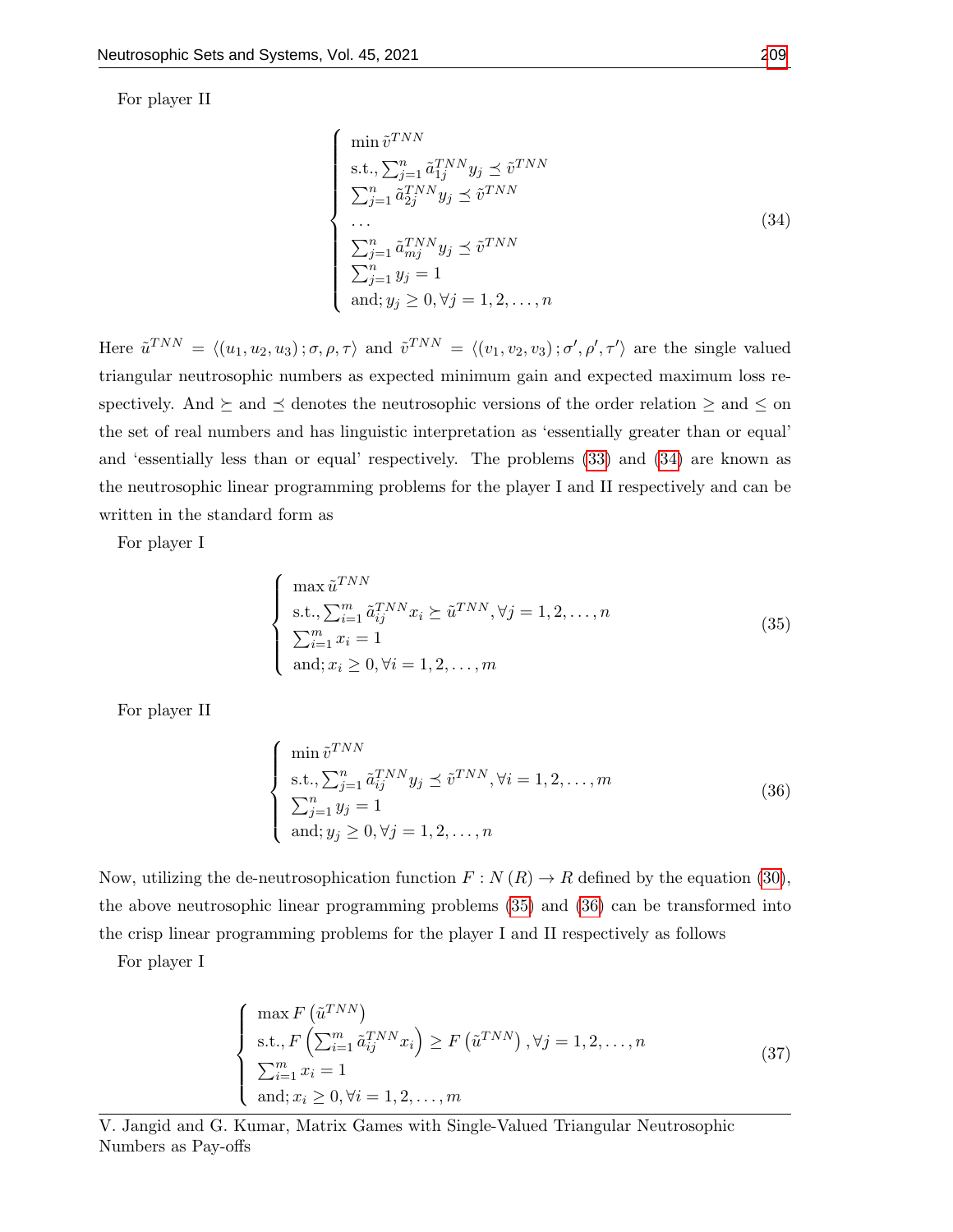For Player II

<span id="page-13-0"></span>
$$
\begin{cases}\n\min F\left(\tilde{v}^{TNN}\right) \\
\text{s.t., } F\left(\sum_{j=1}^{n} \tilde{a}_{ij}^{TNN} y_j\right) \le F\left(\tilde{v}^{TNN}\right), \forall i = 1, 2, \dots, m \\
\sum_{j=1}^{n} y_j = 1 \\
\text{and; } y_j \ge 0, \forall j = 1, 2, \dots, n\n\end{cases}
$$
\n(38)

Using equations [\(28\)](#page-10-1) to [\(30\)](#page-10-0) the above crisp linear programming problems [\(37\)](#page-12-3) and [\(38\)](#page-13-0) for player I and II respectively, can be written as

For player I

 $\sqrt{ }$ 

 $\begin{array}{c} \hline \end{array}$ 

<span id="page-13-1"></span> $\begin{array}{c} \hline \rule{0pt}{2.2ex} \rule{0pt}{2.2ex} \rule{0pt}{2.2ex} \rule{0pt}{2.2ex} \rule{0pt}{2.2ex} \rule{0pt}{2.2ex} \rule{0pt}{2.2ex} \rule{0pt}{2.2ex} \rule{0pt}{2.2ex} \rule{0pt}{2.2ex} \rule{0pt}{2.2ex} \rule{0pt}{2.2ex} \rule{0pt}{2.2ex} \rule{0pt}{2.2ex} \rule{0pt}{2.2ex} \rule{0pt}{2.2ex} \rule{0pt}{2.2ex} \rule{0pt}{2.2ex} \rule{0pt}{2.2ex} \$ 

$$
\max V_{\pi}(\tilde{u}^{TNN}) + \frac{1}{2} \left[ V_{\mu}(\tilde{u}^{TNN}) + V_{\nu}(\tilde{u}^{TNN}) \right] - Amb_{\pi}(\tilde{u}^{TNN}) \n- \frac{1}{2} \left[ Amb_{\mu}(\tilde{u}^{TNN}) + Amb_{\nu}(\tilde{u}^{TNN}) \right] \n\text{s.t., } V_{\pi}(\sum_{i=1}^{m} \tilde{a}_{ij}^{TNN} x_i) + \frac{1}{2} \left[ V_{\mu}(\sum_{i=1}^{m} \tilde{a}_{ij}^{TNN} x_i) + V_{\nu}(\sum_{i=1}^{m} \tilde{a}_{ij}^{TNN} x_i) \right] \n- Amb_{\pi}(\sum_{i=1}^{m} \tilde{a}_{ij}^{TNN} x_i) - \frac{1}{2} \left[ Amb_{\mu}(\sum_{i=1}^{m} \tilde{a}_{ij}^{TNN} x_i) + Amb_{\nu}(\sum_{i=1}^{m} \tilde{a}_{ij}^{TNN} x_i) \right] \n\geq V_{\pi}(\tilde{u}^{TNN}) + \frac{1}{2} \left[ V_{\mu}(\tilde{u}^{TNN}) + V_{\nu}(\tilde{u}^{TNN}) \right] - Amb_{\pi}(\tilde{u}^{TNN}) \n- \frac{1}{2} \left[ Amb_{\mu}(\tilde{u}^{TNN}) + Amb_{\nu}(\tilde{u}^{TNN}) \right], \forall j = 1, 2, ..., n \n\sum_{i=1}^{m} x_i = 1 \n\text{and; } x_i \geq 0, \forall i = 1, 2, ..., m
$$
\n
$$
(39)
$$

For player II

<span id="page-13-2"></span>
$$
\begin{cases}\n\min V_{\pi}(\tilde{v}^{TNN}) + \frac{1}{2} \left[ V_{\mu}(\tilde{v}^{TNN}) + V_{\nu}(\tilde{v}^{TNN}) \right] - Amb_{\pi}(\tilde{v}^{TNN}) \\
-\frac{1}{2} \left[ Amb_{\mu}(\tilde{v}^{TNN}) + Amb_{\nu}(\tilde{v}^{TNN}) \right] \\
\text{s.t., } V_{\pi}(\sum_{j=1}^{n} \tilde{a}_{ij}^{TNN} y_j) + \frac{1}{2} \left[ V_{\mu}(\sum_{j=1}^{n} \tilde{a}_{ij}^{TNN} y_j) + V_{\nu}(\sum_{j=1}^{n} \tilde{a}_{ij}^{TNN} y_j) \right] \\
-Amb_{\pi}(\sum_{j=1}^{n} \tilde{a}_{ij}^{TNN} y_j) - \frac{1}{2} \left[ Amb_{\mu}(\sum_{j=1}^{n} \tilde{a}_{ij}^{TNN} y_j) + Amb_{\nu}(\sum_{j=1}^{n} \tilde{a}_{ij}^{TNN} y_j) \right] \\
\leq V_{\pi}(\tilde{v}^{TNN}) + \frac{1}{2} \left[ V_{\mu}(\tilde{v}^{TNN}) + V_{\nu}(\tilde{v}^{TNN}) \right] - Amb_{\pi}(\tilde{v}^{TNN}) \\
-\frac{1}{2} \left[ Amb_{\mu}(\tilde{v}^{TNN}) + Amb_{\nu}(\tilde{v}^{TNN}) \right], \forall i = 1, 2, ..., m \\
\sum_{j=1}^{n} y_j = 1 \\
\text{and; } y_j \geq 0, \forall j = 1, 2, ..., n\n\end{cases}\n\tag{40}
$$

The problems [\(39\)](#page-13-1) and [\(40\)](#page-13-2) can also be reformed as

For player I

<span id="page-13-3"></span>
$$
\begin{cases}\n\max V_{\pi}(\tilde{u}^{TNN}) - Amb_{\pi}(\tilde{u}^{TNN}) \\
+ \frac{1}{2} \left[ V_{\mu}(\tilde{u}^{TNN}) - Amb_{\mu}(\tilde{u}^{TNN}) + V_{\nu}(\tilde{u}^{TNN}) - Amb_{\nu}(\tilde{u}^{TNN}) \right] \\
\text{s.t., } V_{\pi}(\sum_{i=1}^{m} \tilde{a}_{ij}^{TNN} x_i) - Amb_{\pi}(\sum_{i=1}^{m} \tilde{a}_{ij}^{TNN} x_i) \\
+ \frac{1}{2} \left[ V_{\mu}(\sum_{i=1}^{m} \tilde{a}_{ij}^{TNN} x_i) - Amb_{\mu}(\sum_{i=1}^{m} \tilde{a}_{ij}^{TNN} x_i) \right] \\
+ \frac{1}{2} \left[ V_{\nu}(\sum_{i=1}^{m} \tilde{a}_{ij}^{TNN} x_i) - Amb_{\nu}(\sum_{i=1}^{m} \tilde{a}_{ij}^{TNN} x_i) \right] \geq V_{\pi}(\tilde{u}^{TNN}) - Amb_{\pi}(\tilde{u}^{TNN}) \\
+ \frac{1}{2} \left[ V_{\mu}(\tilde{u}^{TNN}) - Amb_{\mu}(\tilde{u}^{TNN}) + V_{\nu}(\tilde{u}^{TNN}) - Amb_{\nu}(\tilde{u}^{TNN}) \right], \forall j = 1, 2, ..., n \\
\sum_{i=1}^{m} x_i = 1 \\
\text{and; } x_i \geq 0, \forall i = 1, 2, ..., m\n\end{cases}
$$
\n(41)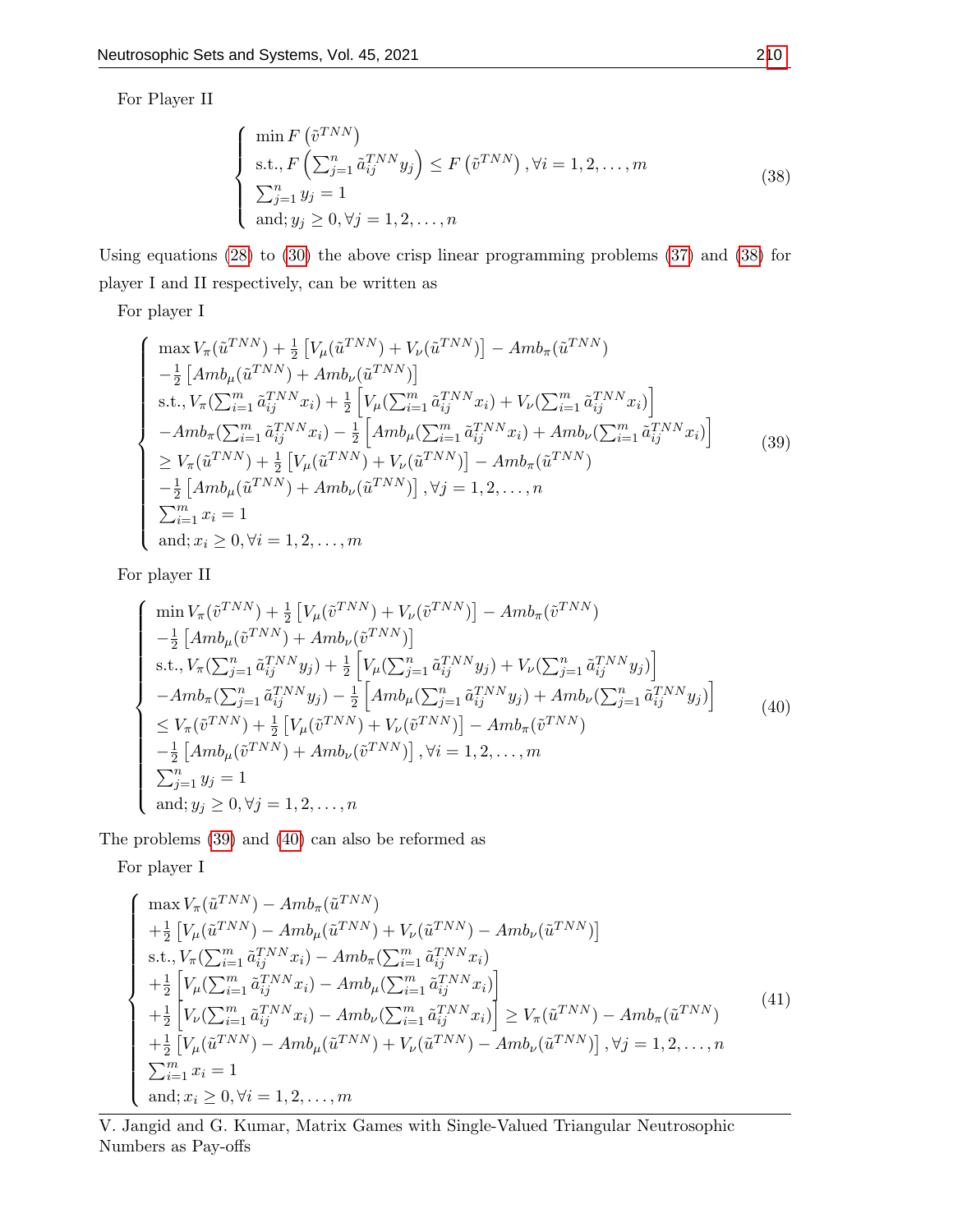For player II

<span id="page-14-0"></span>
$$
\begin{cases}\n\min V_{\pi}(\tilde{v}^{TNN}) - Amb_{\pi}(\tilde{v}^{TNN}) \\
+ \frac{1}{2} \left[ V_{\mu}(\tilde{v}^{TNN}) - Amb_{\mu}(\tilde{v}^{TNN}) + V_{\nu}(\tilde{v}^{TNN}) - Amb_{\nu}(\tilde{v}^{TNN}) \right] \\
\text{s.t., } V_{\pi}(\sum_{j=1}^{n} \tilde{a}_{ij}^{TNN} y_{j}) - Amb_{\pi}(\sum_{j=1}^{n} \tilde{a}_{ij}^{TNN} y_{j}) \\
+ \frac{1}{2} \left[ V_{\mu}(\sum_{j=1}^{n} \tilde{a}_{ij}^{TNN} y_{j}) - Amb_{\mu}(\sum_{j=1}^{n} \tilde{a}_{ij}^{TNN} y_{j}) \right] \\
+ \frac{1}{2} \left[ V_{\nu}(\sum_{j=1}^{n} \tilde{a}_{ij}^{TNN} y_{j}) - Amb_{\nu}(\sum_{j=1}^{n} \tilde{a}_{ij}^{TNN} y_{j}) \right] \leq V_{\pi}(\tilde{v}^{TNN}) - Amb_{\pi}(\tilde{v}^{TNN}) \\
+ \frac{1}{2} \left[ V_{\mu}(\tilde{v}^{TNN}) - Amb_{\mu}(\tilde{v}^{TNN}) + V_{\nu}(\tilde{v}^{TNN}) - Amb_{\nu}(\tilde{v}^{TNN}) \right], \forall i = 1, 2, ..., m \\
\sum_{j=1}^{n} y_{j} = 1 \\
\text{and; } y_{j} \geq 0, \forall j = 1, 2, ..., n\n\end{cases} (42)
$$

The problems [\(41\)](#page-13-3) and [\(42\)](#page-14-0) further can be written in the following manner by using the expected minimum gain and expected maximum loss  $\tilde{u}^{TNN} = \langle (u_1, u_2, u_3) ; \sigma, \rho, \tau \rangle$  and  $\tilde{v}^{TNN} = \langle (v_1, v_2, v_3) ; \sigma', \rho', \tau' \rangle$  as

For player I

<span id="page-14-1"></span>
$$
\begin{cases}\n\max \frac{(u_1+4u_2+u_3)(1-\rho)}{6} - \frac{(u_3-u_1)(1-\rho)}{3} \\
+ \frac{1}{2} \left[ \frac{(u_1+4u_2+u_3)\sigma}{6} - \frac{(u_3-u_1)\sigma}{3} + \frac{(u_1+4u_2+u_3)(1-\tau)}{6} - \frac{(u_3-u_1)(1-\tau)}{3} \right] \\
\text{s.t., } \min_{i} (1-\rho_{ij}) \left( \sum_{i=1}^{m} \frac{V_{\pi}(\tilde{a}_{ij}^{TNN})x_i}{(1-\rho_{ij})} - \sum_{i=1}^{m} \frac{Amb_{\pi}(\tilde{a}_{ij}^{TNN})x_i}{(1-\rho_{ij})} \right) \\
+ \frac{\min(\sigma_{ij})}{2} \left( \sum_{i=1}^{m} \frac{V_{\mu}(\tilde{a}_{ij}^{TNN})x_i}{(\sigma_{ij})} - \sum_{i=1}^{m} \frac{Amb_{\mu}(\tilde{a}_{ij}^{TNN})x_i}{(\sigma_{ij})} \right) \\
+ \frac{\min(1-\tau_{ij})}{2} \left( \sum_{i=1}^{m} \frac{V_{\nu}(\tilde{a}_{ij}^{TNN})x_i}{(1-\tau_{ij})} - \sum_{i=1}^{m} \frac{Amb_{\nu}(\tilde{a}_{ij}^{TNN})x_i}{(1-\tau_{ij})} \right) \geq \frac{(u_1+4u_2+u_3)(1-\rho)}{6} - \frac{(u_3-u_1)(1-\rho)}{3} \\
+ \frac{1}{2} \left[ \frac{(u_1+4u_2+u_3)\sigma}{6} - \frac{(u_3-u_1)\sigma}{3} + \frac{(u_1+4u_2+u_3)(1-\tau)}{6} - \frac{(u_3-u_1)(1-\tau)}{3} \right], \forall j = 1, 2, ..., n \\
\sum_{i=1}^{m} x_i = 1 \\
\text{and; } x_i \geq 0, \forall i = 1, 2, ..., m\n\end{cases} \tag{43}
$$

For player II

<span id="page-14-2"></span>
$$
\begin{cases}\n\min \frac{(v_1+4v_2+v_3)(1-\rho')}{6} - \frac{(v_3-v_1)(1-\rho')}{3} \\
+ \frac{1}{2} \left[ \frac{(v_1+4v_2+v_3)\sigma'}{6} - \frac{(v_3-v_1)\sigma'}{3} + \frac{(v_1+4v_2+v_3)(1-\tau')}{6} - \frac{(v_3-v_1)(1-\tau')}{3} \right] \\
\text{s.t., } \min_{j} (1-\rho_{ij}') \left( \sum_{j=1}^{n} \frac{V_{\pi}(\tilde{a}_{ij}^{TNN})y_j}{(1-\rho_{ij'})} - \sum_{j=1}^{n} \frac{Amb_{\pi}(\tilde{a}_{ij}^{TNN})y_j}{(1-\rho_{ij'})} \right) \\
+ \frac{\min(\sigma_{ij}')}{2} \left( \sum_{j=1}^{n} \frac{V_{\mu}(\tilde{a}_{ij}^{TNN})y_j}{(\sigma_{ij})} - \sum_{j=1}^{n} \frac{Amb_{\mu}(\tilde{a}_{ij}^{TNN})y_j}{(\sigma_{ij'})} \right) \\
+ \frac{\min(1-\tau_{ij}')}{2} \left( \sum_{j=1}^{n} \frac{V_{\mu}(\tilde{a}_{ij}^{TNN})y_j}{(1-\tau_{ij}')} - \sum_{j=1}^{n} \frac{Amb_{\mu}(\tilde{a}_{ij}^{TNN})y_j}{(1-\tau_{ij}')} \right) \le \frac{(v_1+4v_2+v_3)(1-\rho')}{6} - \frac{(v_3-v_1)(1-\rho')}{3} \\
+ \frac{1}{2} \left[ \frac{(v_1+4v_2+v_3)\sigma'}{6} - \frac{(v_3-v_1)\sigma'}{3} + \frac{(v_1+4v_2+v_3)(1-\tau')}{6} - \frac{(v_3-v_1)(1-\tau')}{3} \right], \forall i = 1, 2, ..., m \\
\sum_{j=1}^{n} y_j = 1 \\
\text{and; } y_j \ge 0, \forall j = 1, 2, ..., n\n\end{cases} \tag{44}
$$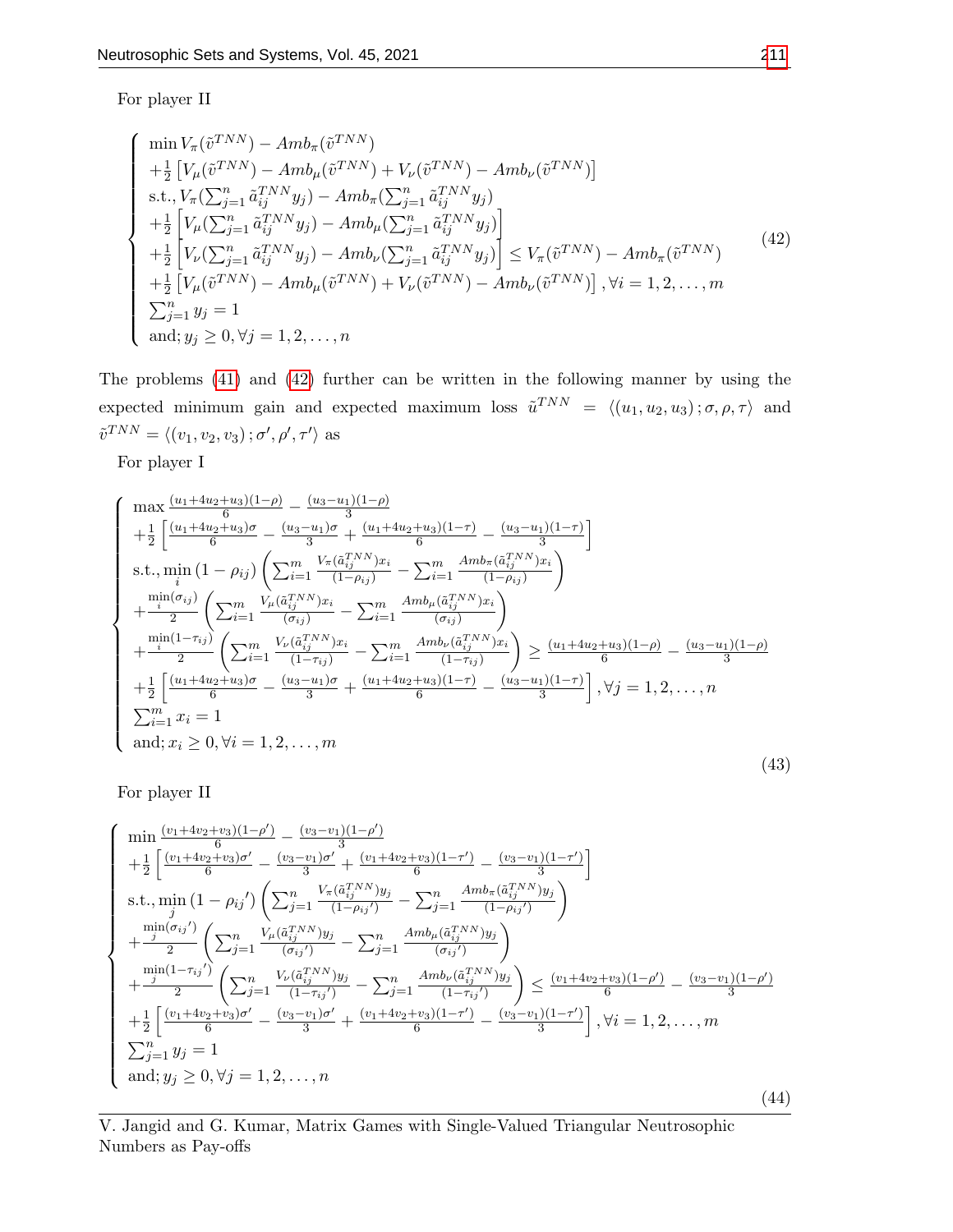For convenience, let

$$
\frac{(u_1 + 4u_2 + u_3)\sigma}{6} - \frac{(u_3 - u_1)\sigma}{3} = L_1
$$
\n(45)

$$
\frac{(u_1 + 4u_2 + u_3)(1 - \rho)}{6} - \frac{(u_3 - u_1)(1 - \rho)}{3} = M_1
$$
\n(46)

$$
\frac{(u_1 + 4u_2 + u_3)(1 - \tau)}{6} - \frac{(u_3 - u_1)(1 - \tau)}{3} = N_1
$$
\n(47)

$$
\frac{(v_1 + 4v_2 + v_3)\sigma'}{6} - \frac{(v_3 - v_1)\sigma'}{3} = L_2
$$
\n(48)

$$
\frac{(v_1 + 4v_2 + v_3)(1 - \rho_{ij})}{6} - \frac{(v_3 - v_1)(1 - \rho_{ij})}{3} = M_2
$$
\n(49)

$$
\frac{(v_1 + 4v_2 + v_3)(1 - \tau_{ij})}{6} - \frac{(v_3 - v_1)(1 - \tau_{ij})}{3} = N_2
$$
\n(50)

Then the problems [\(43\)](#page-14-1) and [\(44\)](#page-14-2) reduces as

For player I

<span id="page-15-0"></span>
$$
\begin{cases}\n\max \frac{1}{2} L_1 + M_1 + \frac{1}{2} N_1 \\
\text{s.t., } \min_{i} (1 - \rho_{ij}) \left( \sum_{i=1}^{m} \frac{V_{\pi}(\tilde{a}_{ij}^{TNN}) x_i}{(1 - \rho_{ij})} - \sum_{i=1}^{m} \frac{A m b_{\pi}(\tilde{a}_{ij}^{TNN}) x_i}{(1 - \rho_{ij})} \right) \\
+ \frac{\min(\sigma_{ij})}{2} \left( \sum_{i=1}^{m} \frac{V_{\mu}(\tilde{a}_{ij}^{TNN}) x_i}{(\sigma_{ij})} - \sum_{i=1}^{m} \frac{A m b_{\mu}(\tilde{a}_{ij}^{TNN}) x_i}{(\sigma_{ij})} \right) \\
+ \frac{\min(1 - \tau_{ij})}{2} \left( \sum_{i=1}^{m} \frac{V_{\nu}(\tilde{a}_{ij}^{TNN}) x_i}{(1 - \tau_{ij})} - \sum_{i=1}^{m} \frac{A m b_{\nu}(\tilde{a}_{ij}^{TNN}) x_i}{(1 - \tau_{ij})} \right) \ge \frac{1}{2} L_1 + M_1 + \frac{1}{2} N_1, \forall j = 1, 2, ..., n \\
\sum_{i=1}^{m} x_i = 1 \\
\text{and;} x_i \ge 0, \forall i = 1, 2, ..., m\n\end{cases}
$$
\n(51)

For player II

<span id="page-15-1"></span>
$$
\begin{cases}\n\min_{\frac{1}{2}} L_2 + M_2 + \frac{1}{2} N_2 \\
\text{s.t., } \min_{j} (1 - \rho_{ij}') \left( \sum_{j=1}^n \frac{V_{\pi}(\tilde{a}_{ij}^{TNN}) y_j}{(1 - \rho_{ij}')} - \sum_{j=1}^n \frac{A m b_{\pi}(\tilde{a}_{ij}^{TNN}) y_j}{(1 - \rho_{ij}')} \right) \\
+ \frac{\min_{j} (\sigma_{ij}')}{2} \left( \sum_{j=1}^n \frac{V_{\mu}(\tilde{a}_{ij}^{TNN}) y_j}{(\sigma_{ij}')} - \sum_{j=1}^n \frac{A m b_{\mu}(\tilde{a}_{ij}^{TNN}) y_j}{(\sigma_{ij}')} \right) \\
+ \frac{\min_{j} (1 - \tau_{ij}')}{2} \left( \sum_{j=1}^n \frac{V_{\nu}(\tilde{a}_{ij}^{TNN}) y_j}{(1 - \tau_{ij}')} - \sum_{j=1}^n \frac{A m b_{\nu}(\tilde{a}_{ij}^{TNN}) y_j}{(1 - \tau_{ij}')} \right) \le \frac{1}{2} L_2 + M_2 + \frac{1}{2} N_2, \forall i = 1, 2, ..., m \\
\sum_{j=1}^n y_j = 1 \\
\text{and; } y_j \ge 0, \forall j = 1, 2, ..., n\n\end{cases} (52)
$$

#### 6. Numerical example

Consider a two person zero sum matrix game whose pay-offS are single valued triangular neutrosophic numbers as follows

$$
\tilde{A}^{TNN} = \begin{bmatrix} \tilde{a}_{11}^{TNN} & \tilde{a}_{12}^{TNN} \\ \tilde{a}_{21}^{TNN} & \tilde{a}_{22}^{TNN} \end{bmatrix}
$$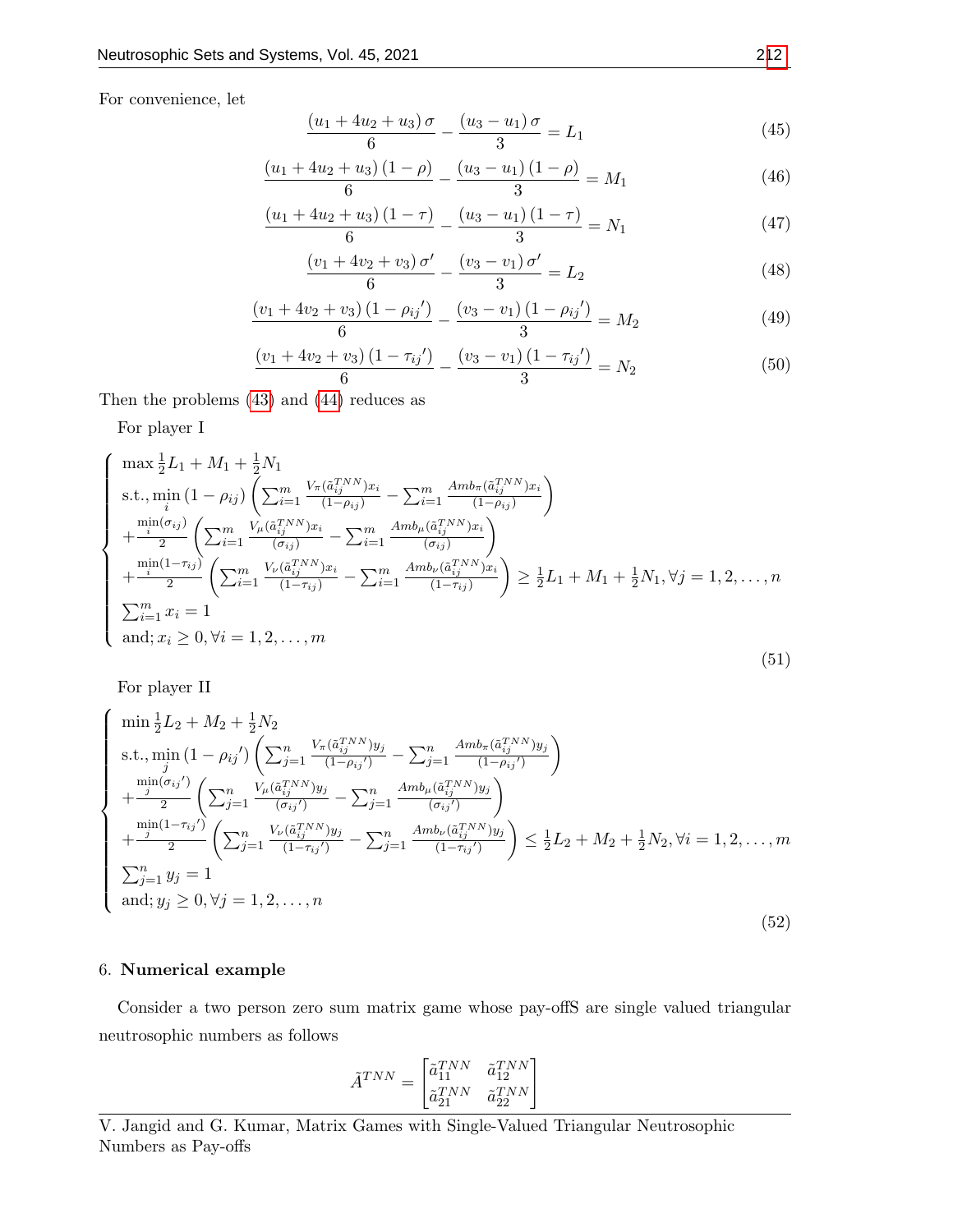Here  $\tilde{a}_{11}^{TNN} = \langle (175, 180, 190); 0.6, 0.4, 0.2 \rangle$ ,  $\tilde{a}_{12}^{TNN} = \langle (150, 156, 158); 0.6, 0.35, 0.1 \rangle$ ,  $\tilde{a}_{21}^{TNN} =$  $\langle (80, 90, 100); 0.9, 0.5, 0.1 \rangle$ ,  $\tilde{a}_{22}^{TNN} = \langle (175, 180, 190); 0.6, 0.4, 0.2 \rangle$ . According to the problems [\(51\)](#page-15-0) and [\(52\)](#page-15-1) as explained in the mathematical procedure for a two person zero sum neutrosophic matrix game, we have

For player I

$$
\begin{cases} \max \frac{1}{2} L_1 + M_1 + \frac{1}{2} N_1 \\ \text{s.t., } \min (1 - \rho_{11}, 1 - \rho_{21}) \left( \frac{V_{\pi}(\tilde{a}_{11}^{TNN})x_1}{(1 - \rho_{11})} + \frac{V_{\pi}(\tilde{a}_{21}^{TNN})x_2}{(1 - \rho_{21})} - \frac{Amb_{\pi}(\tilde{a}_{11}^{TNN})x_1}{(1 - \rho_{11})} - \frac{Amb_{\pi}(\tilde{a}_{21}^{TNN})x_2}{(1 - \rho_{21})} \right) \\ + \frac{\min(\sigma_{11}, \sigma_{21})}{2} \left( \frac{V_{\mu}(\tilde{a}_{11}^{TNN})x_1}{(\sigma_{11})} + \frac{V_{\mu}(\tilde{a}_{21}^{TNN})x_2}{(\sigma_{21})} - \frac{Amb_{\mu}(\tilde{a}_{11}^{TNN})x_1}{(\sigma_{11})} - \frac{Amb_{\mu}(\tilde{a}_{21}^{TNN})x_2}{(\sigma_{21})} \right) \\ + \frac{\min(1 - \tau_{11}, 1 - \tau_{21})}{2} \left( \frac{V_{\nu}(\tilde{a}_{11}^{TNN})x_1}{(1 - \tau_{11})} + \frac{V_{\nu}(\tilde{a}_{21}^{TNN})x_2}{(1 - \tau_{21})} - \frac{Amb_{\nu}(\tilde{a}_{11}^{TNN})x_1}{(1 - \tau_{11})} - \frac{Amb_{\nu}(\tilde{a}_{21}^{TNN})x_2}{(1 - \tau_{21})} \right) \\ \geq \frac{1}{2} L_1 + M_1 + \frac{1}{2} N_1 \\ \min(1 - \rho_{12}, 1 - \rho_{22}) \left( \frac{V_{\mu}(\tilde{a}_{12}^{TNN})x_1}{(1 - \rho_{12})} + \frac{V_{\mu}(\tilde{a}_{22}^{TNN})x_2}{(1 - \rho_{22})} - \frac{Amb_{\pi}(\tilde{a}_{12}^{TNN})x_1}{(1 - \rho_{12})} - \frac{Amb_{\pi}(\tilde{a}_{22}^{TNN})x_2}{(1 - \rho_{22})} \right) \\ + \frac{\min(\sigma_{12
$$

For player II

 $\sqrt{ }$ 

 $\begin{array}{c} \begin{array}{c} \begin{array}{c} \begin{array}{c} \end{array} \\ \end{array} \\ \end{array} \end{array} \end{array}$ 

 $\begin{array}{c} \begin{array}{c} \begin{array}{c} \begin{array}{c} \end{array} \\ \end{array} \\ \begin{array}{c} \end{array} \\ \end{array} \end{array} \end{array}$ 

$$
\min \frac{1}{2}L_2 + M_2 + \frac{1}{2}N_2
$$
\n
$$
\text{s.t., } \min \left(1 - \rho_{11}', 1 - \rho_{12}'\right) \left(\frac{V_{\pi}(\tilde{a}_{11}^{TNN})y_1}{(1 - \rho_{11}')} + \frac{V_{\pi}(\tilde{a}_{12}^{TNN})y_2}{(1 - \rho_{12}')} - \frac{Amb_{\pi}(\tilde{a}_{11}^{TNN})y_1}{(1 - \rho_{11}')} - \frac{Amb_{\pi}(\tilde{a}_{12}^{TNN})y_2}{(1 - \rho_{12}')} \right) + \frac{\min(\sigma_{11}', \sigma_{12}')}{2} \left(\frac{V_{\mu}(\tilde{a}_{11}^{TNN})y_1}{(\sigma_{11}')} + \frac{V_{\mu}(\tilde{a}_{12}^{TNN})y_2}{(\sigma_{12}')} - \frac{Amb_{\mu}(\tilde{a}_{11}^{TNN})y_1}{(\sigma_{11}')} - \frac{Amb_{\mu}(\tilde{a}_{12}^{TNN})y_2}{(\sigma_{12}')} \right) + \frac{\min(1 - \tau_{11}', 1 - \tau_{12}')}{2} \left(\frac{V_{\nu}(\tilde{a}_{11}^{TNN})y_1}{(1 - \tau_{11}')} + \frac{V_{\nu}(\tilde{a}_{12}^{TNN})y_2}{(1 - \tau_{12}')} - \frac{Amb_{\mu}(\tilde{a}_{11}^{TNN})y_1}{(1 - \tau_{11}')} - \frac{Amb_{\mu}(\tilde{a}_{12}^{TNN})y_2}{(1 - \tau_{12}')} \right) + \frac{\min(1 - \tau_{11}', 1 - \rho_{22}')}{2} \left(\frac{V_{\mu}(\tilde{a}_{21}^{TNN})y_1}{(1 - \rho_{21}')} + \frac{V_{\mu}(\tilde{a}_{22}^{TNN})y_2}{(\sigma_{22}')} - \frac{Amb_{\pi}(\tilde{a}_{21}^{TNN})y_1}{(1 - \rho_{21}')} - \frac{Amb_{\mu}(\tilde{a}_{21}^{TNN})y_2}{(1 - \rho_{22}')} \right) + \frac{\min(\sigma_{21}', \sigma_{22}')}{2} \left(\frac{V_{\mu}(\tilde{a}_{
$$

Hence, we obtain

For player I

$$
\begin{cases}\n\max \frac{1}{2}L_1 + M_1 + \frac{1}{2}N_1 \\
\text{s.t., } 211x_1 + 100x_2 \ge 0.5L_1 + M_1 + 0.5N_1 \\
198.4667x_1 + 228.5833x_2 \ge 0.5L_1 + M_1 + 0.5N_1 \\
x_1 + x_2 = 1 \\
\text{and; } x_1, x_2, L_1, M_1, N_1 \ge 0\n\end{cases}
$$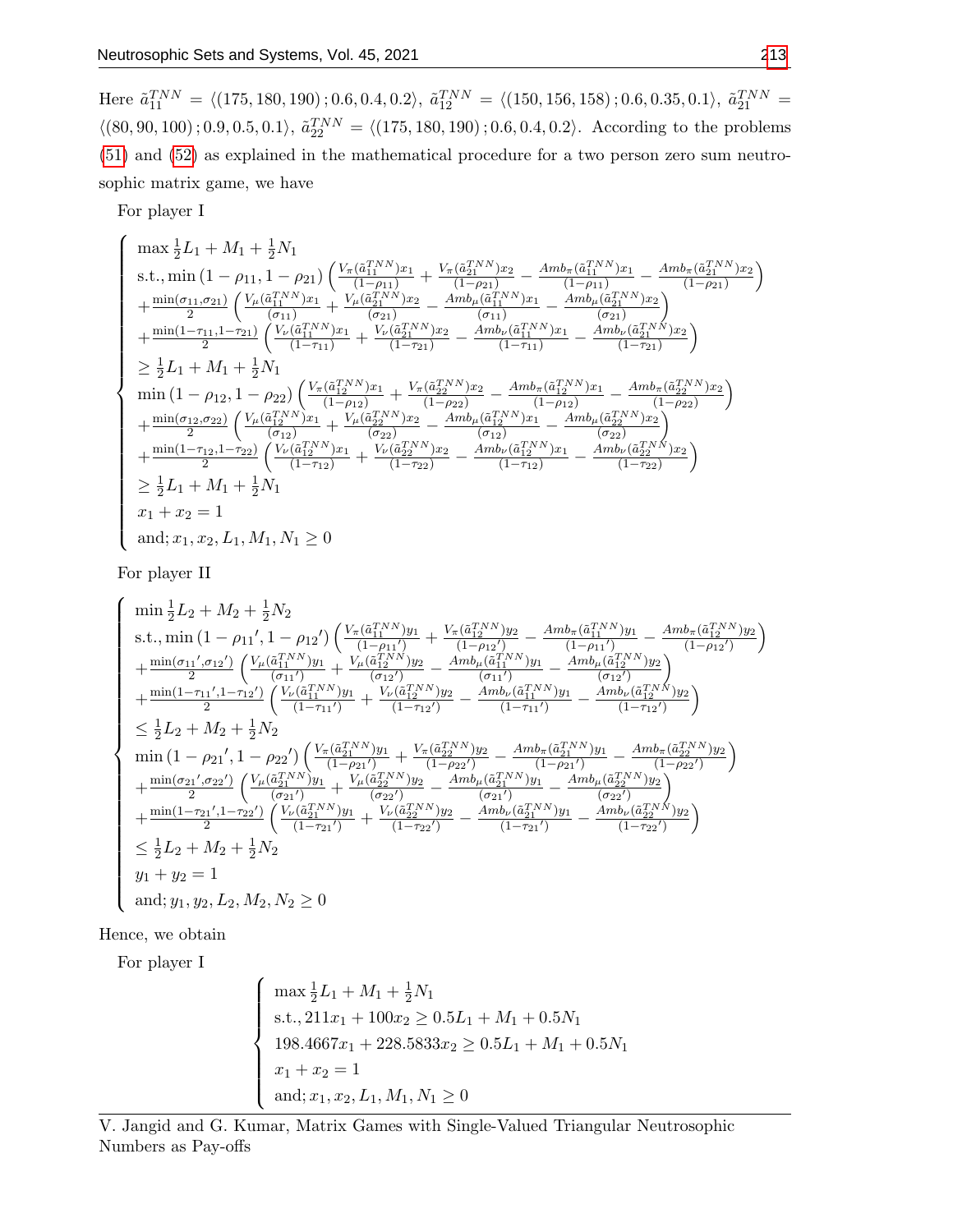For player II

$$
\begin{cases}\n\min \frac{1}{2}L_2 + M_2 + \frac{1}{2}N_2 \\
\text{s.t., } 228.5833y_1 + 198.4667y_2 \le 0.5L_2 + M_2 + 0.5N_2 \\
100y_1 + 211y_2 \le 0.5L_2 + M_2 + 0.5N_2 \\
y_1 + y_2 = 1 \\
\text{and; } y_1, y_2, L_2, M_2, N_2 \ge 0\n\end{cases}
$$

Using standard simplex method we obtain that the optimal strategies for the player I and II are  $X = (0.9112, 0.0888)^T$  and  $Y = (0.0888, 0.9112)^T$  respectively. The minimum expected gain as single valued triangular neutrosophic number for player I is  $(152.2200, 158.1312, 160.8416)$ ; 0.6, 0.4, 0.2, while the maximum expected loss as single valued triangular neutrosophic number for player II is  $\langle (166.5640, 172.0080, 180.0080) ; 0.6, 0.5, 0.2 \rangle$ , when they choose the optimal strategies as  $X = (0.9112, 0.0888)^T$  and  $Y = (0.0888, 0.9112)^T$ respectively.

#### 7. Conclusion

We have investigated a two-person zero-sum matrix game in a neutrosophic environment with single-valued triangular neutrosophic numbers as pay-offs. A ranking or deneutrosophication, based on value and ambiguity index using  $\alpha$ - cut,  $\beta$ - cut, and  $\gamma$ - cut is developed. A pair of neutrosophic linear programming problems estimated by the max-min approach of optimality of the two-person zero-sum matrix game is converted into another pair of crisp linear programming problems. Strategies and values of the matrix game are obtained by providing a numerical example.

The primary results of this study are pointed as:

- The relative properties and cut sets are developed for single-valued triangular neutrosophic numbers.
- Expressions for values and ambiguities are derived for single-valued triangular neutrosophic numbers.
- Related theorems for value and ambiguity indices are stated and proved.
- De-neutrosophication concept based on value and ambiguity index is derived.
- Established a mathematical model corresponding to neutrosophic matrix game.
- A numerical example is provided and verified to illustrate the theoretical establishments.

In the future, we can extend the recommended method for different types of neutrosophic numbers as an interval-valued neutrosophic number, bipolar neutrosophic number, and singlevalued trapezoidal neutrosophic numbers.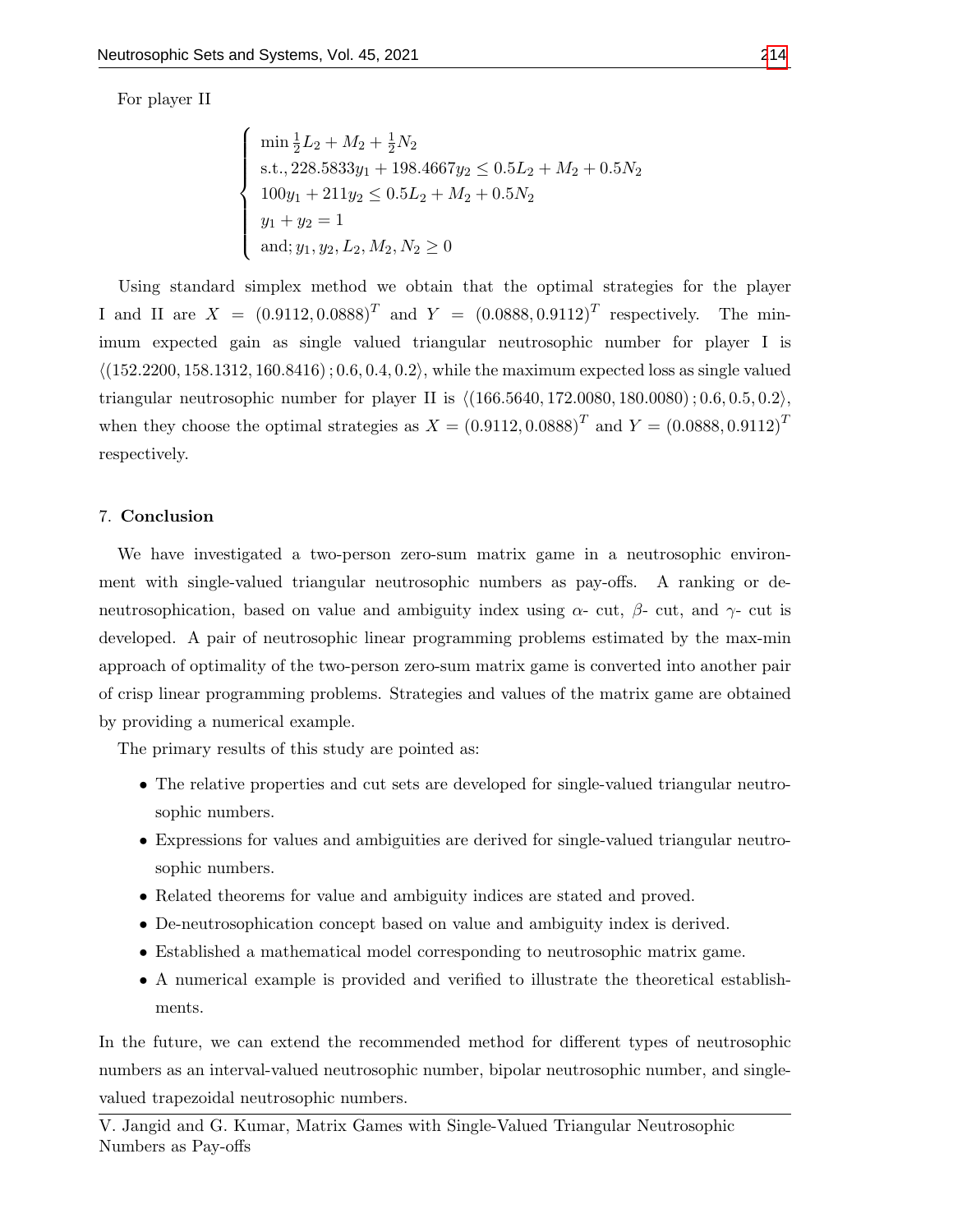#### References

- <span id="page-18-0"></span>1. Neumann, J.V.; Morgenstern, O. Theory of games and economic behavior. 1st ed.; Princeton University Press: New Jersey, United States 1944.
- <span id="page-18-1"></span>2. Zadeh, L.A. Fuzzy sets. Information and Control 1965, 8(3), 338-353.
- 3. Pawlak, Z. Rough sets. International Journal of Computer and Information Sciences 1982, 11(5), 341-356.
- <span id="page-18-10"></span>4. Atanassov, K.T. Intuitionistic fuzzy sets. Fuzzy Sets and Systems 1986, 20(1), 87-96.
- <span id="page-18-2"></span>5. Campos, L. Fuzzy linear programming models to solve fuzzy matrix games. Fuzzy Sets and Systems 1989, 32(3), 275-289.
- <span id="page-18-3"></span>6. Sakawa, M.; Nishizaki, I. Max-min solutions for fuzzy multi-objective matrix games. Fuzzy Sets and Systems 1994,  $67(1)$ , 53-69.
- <span id="page-18-15"></span>7. Smarandache, F. Neutrosophy: neutrosophic probability, set and logic. American Research Press: Rehoboth, United States 1998.
- <span id="page-18-11"></span>8. Atanassov, K.T. Intuitionistic fuzzy sets: theory and applications. 1st ed.; Physica-Verleg Heidelberg, New-York 1999.
- <span id="page-18-16"></span>9. Smarandache, F. A unifying field in logics: neutrosophic logic, neutrosophy, neutrosophic set, neutrosophic probability and statistics. 2nd, 3rd, 4th and 5th eds.; American Research Press: Rehoboth, United States 1999, 2000, 2005, 2006.
- <span id="page-18-4"></span>10. Nishizaki, I.; Sakawa, M. Fuzzy and multiobjective games for conflict resolution. 1st ed.; Physica-Verleg Heidelberg, New-York 2001.
- <span id="page-18-5"></span>11. Bector, C.R.; Chandra, S.; Vijay, V. Duality in linear programming with fuzzy parameters and matrix games with fuzzy payoffs. Fuzzy Sets and Systems 2004, 146(2), 253-269.
- <span id="page-18-6"></span>12. Bector, C.R.; Chandra, S.; Vijay, V. Matrix games with fuzzy goals and fuzzy linear programming duality. Fuzzy Optimization and Decision Making 2004, 3(3), 255-269.
- <span id="page-18-7"></span>13. Vijay, V.; Chandra, S.; Bector, C.R. Matrix games with fuzzy goals and fuzzy payoffs. Omega 2005, 33(5), 425-429.
- <span id="page-18-8"></span>14. Chen, Y.W.; Larbani, M. Two person zero sum game approach for fuzzy multiple attribute decision making problems. Fuzzy Sets and Systems 2006, 157(1), 34-51.
- <span id="page-18-9"></span>15. Nayak, P.K.; Pal, M. Linear programming technique to solve two person matrix games with interval pay-offs. Asia-Pacific Journal of Operational Research 2009, 26(2), 285-305.
- <span id="page-18-12"></span>16. Li, D.F.; Nan, J.X. A nonlinear programming approach to matrix games with payoffs of Atanassov's intuitionistic fuzzy sets. International Journal of Uncertainty, Fuzziness and Knowledge-Based Systems 2009, 17(4), 585-607.
- 17. Nayak, P.K.; Pal, M. Bi-matrix games with intuitionistic fuzzy goals. Iranian Journal of Fuzzy Systems **2010**,  $7(1)$ , 65-79.
- 18. Li, D.F. A ratio ranking method of triangular intuitionistic fuzzy numbers and its application to MADM Problems. Computers & Mathematics with Applications 2010, 60(6), 1557-1570.
- <span id="page-18-13"></span>19. Nan, J.X.; Li, D.F.; Zhang, M.J. A lexicographic method for matrix games with payoffs of triangular intuitionistic fuzzy numbers. International Journal of Computational Intelligence Systems 2010, 3(3), 280- 289.
- <span id="page-18-17"></span>20. Wang, H.; Smarandache, F.; Zhang, Y.; Sunderraman, R. Single valued neutrosophic sets. Technical Sciences and Applied Mathematics 2010.
- <span id="page-18-14"></span>21. Aggarwal, A.; Dubey, D.; Chandra, S.; Mehra, A. Application of Atanassov's I-fuzzy set theory to matrix games with fuzzy goals and fuzzy payoffs. Fuzzy Information and Engineering 2012, 4(4), 401-414.
- 22. Aggarwal, A.; Mehra, A.; Chandra, S. Application of linear programming with I-fuzzy sets to matrix games with I-fuzzy goals. Fuzzy Optimization and Decision Making 2012, 11(4), 465-480.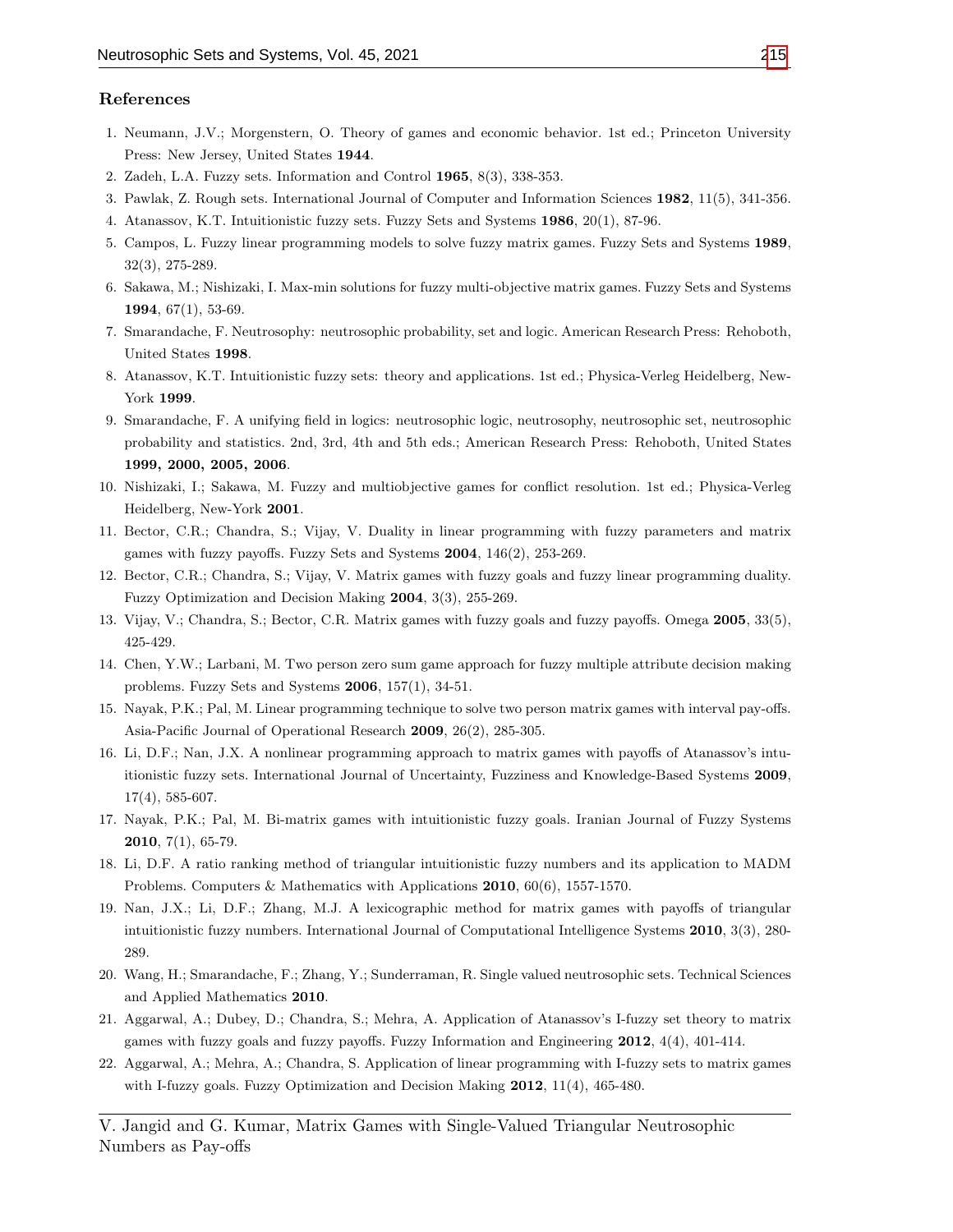- 23. Seikh, M.R.; Pal, M.; Nayak, P.K. Application of triangular intuitionistic fuzzy numbers in bi-matrix games. International Journal of Pure and Applied Mathematics 2012, 79(2), 235-247.
- <span id="page-19-3"></span>24. Nan, J.X.; Zhang, M.J.; Li, D.F. A methodology for matrix games with payoffs of triangular intuitionistic fuzzy number. Journal of Intelligent & Fuzzy Systems 2014, 26(6), 2899-2912.
- <span id="page-19-0"></span>25. Seikh, M.R.; Nayak, P.K.; Pal, M. Matrix games with intuitionistic fuzzy payoffs. Journal of Information and Optimization Sciences 2015, 36(1-2), 159-181.
- <span id="page-19-4"></span>26. Seikh, M.R.; Nayak, P.K.; Pal, M. An alternative approach for solving fuzzy matrix games. International Journal of Mathematics and Soft Computing 2015, 5(1), 79-92.
- <span id="page-19-1"></span>27. Jana, J.; Roy, S.K. Solution of matrix games with generalized trapezoidal fuzzy payoffs. Fuzzy Information and Engineering 2018, 10(2), 213-224.
- <span id="page-19-6"></span>28. Kumar, K.; Garg, H. TOPSIS method based on the connection number of set pair analysis under intervalvalued intuitionistic fuzzy set environment. Computational and Applied Mathematics 2018, 37, 1319-1329.
- <span id="page-19-13"></span>29. Broumi, S.; Bakali, A.; Talea, M.; Smarandache, F.; Ulucay, V.; Sahin, M.; Dey, A.; Dhar, M.; Tan, R.P.; Bahnasse, A.; Pramanik, S. Neutrosophic sets: An overview, New Trends in Neutrosophic Theory and Applications. 2nd ed.; Pons Editions Brussells, Belgium, European Union 2018.
- <span id="page-19-8"></span>30. Chakraborty, A.; Mondal, S.P.; Ahmadian, A; Senu, N.; Alam, S.; Salashour, S. Different forms of triangular neutrosophic numbers, de-neutrosophication techniques and their applications. Symmetry 2018, 10(8), 327.
- <span id="page-19-9"></span>31. Abdel-Basset, M.; Saleh, M.; Gamal, A.; Smarandache, F. An approach of TOPSIS technique for developing supplier selection with group decision making under type-2 neutrosophic number. Applied Soft Computing 2019, 77, 438-452.
- 32. Abdel-Baset, M.; Chang, V.; Gamal, A.; Smarandache, F. An integrated neutrosophic ANP and VIKOR method for achieving sustainable supplier selection: A case study in importing field. Computers in Industry 2019, 106, 94–110.
- <span id="page-19-10"></span>33. Abdel-Baset, M.; Chang, V.; Gamal, A. Evaluation of the green supply chain management practices: A novel neutrosophic approach. Computers in Industry 2019, 108, 210–220.
- <span id="page-19-11"></span>34. Abdel-Basset, M.; Gamal, A.; Manogaran, G.; Son, L.H.; Long, H.V. A novel group decision making model based on neutrosophic sets for heart disease diagnosis. Multimedia Tools and Applications 2020, 79, 9977–10002.
- 35. Abdel-Basset, M.; Gamal, A.; Son, L.H.; Smarandache, F. A bipolar neutrosophic multi criteria decision making framework for professional selection. Applied Sciences 2020, 10(4), 1202.
- <span id="page-19-12"></span>36. Abdel-Basset, M.; Manogaran, G.; Gamal, A.; Chang, V. A novel intelligent medical decision support model based on soft computing and IoT. IEEE Internet of Things Journal 2020, 7(5), 4160-4170.
- <span id="page-19-2"></span>37. Kumar, G.; Jangid, V. Linear programming models to solve fully fuzzy two person zero sum matrix game. Malaya Journal of Matematik 2020, 8(3), 775-781.
- <span id="page-19-5"></span>38. Thakur, P.; Sharma, S.K. Fuzzy matrix games with intuitionistic fuzzy goals and intuitionistic fuzzy linear programming duality. Advances in Mathematics: Scientific Journal 2020, 9(8), 5421-5431.
- <span id="page-19-7"></span>39. Yang, Z.; Song, Y. Matrix game with payoffs represented by triangulr dual hesitant fuzzy numbers. International Journal of Computers, Communications & Control 2020, 15(3).
- <span id="page-19-14"></span>40. Khalil, A.M.; Cao, D.; Azzam, A.; Smarandache, F.; Alharbi, W.R. Combination of the single valued neutrosophic fuzzy set and the soft set with applications in decision making. Symmetry 2020, 12(8), 1361.
- <span id="page-19-15"></span>41. Riaz, M.; Smarandache, F.; Karaaslan, F.; Hashmi, M.R.; Nawaz, I. Neutrosophic soft rough topology and its applications to multi-criteria decision making. Neutrosophic Sets and Systems 2020, 35(1), 198-219.
- <span id="page-19-16"></span>42. De, S.K.; Nayak, P.K.; Khan, A.; Bhattacharya, K.; Smarandache, F. Solution of an EPQ model for imperfect production process under game and neutrosophic fuzzy approach. Applied Soft Computing 2020, 93.